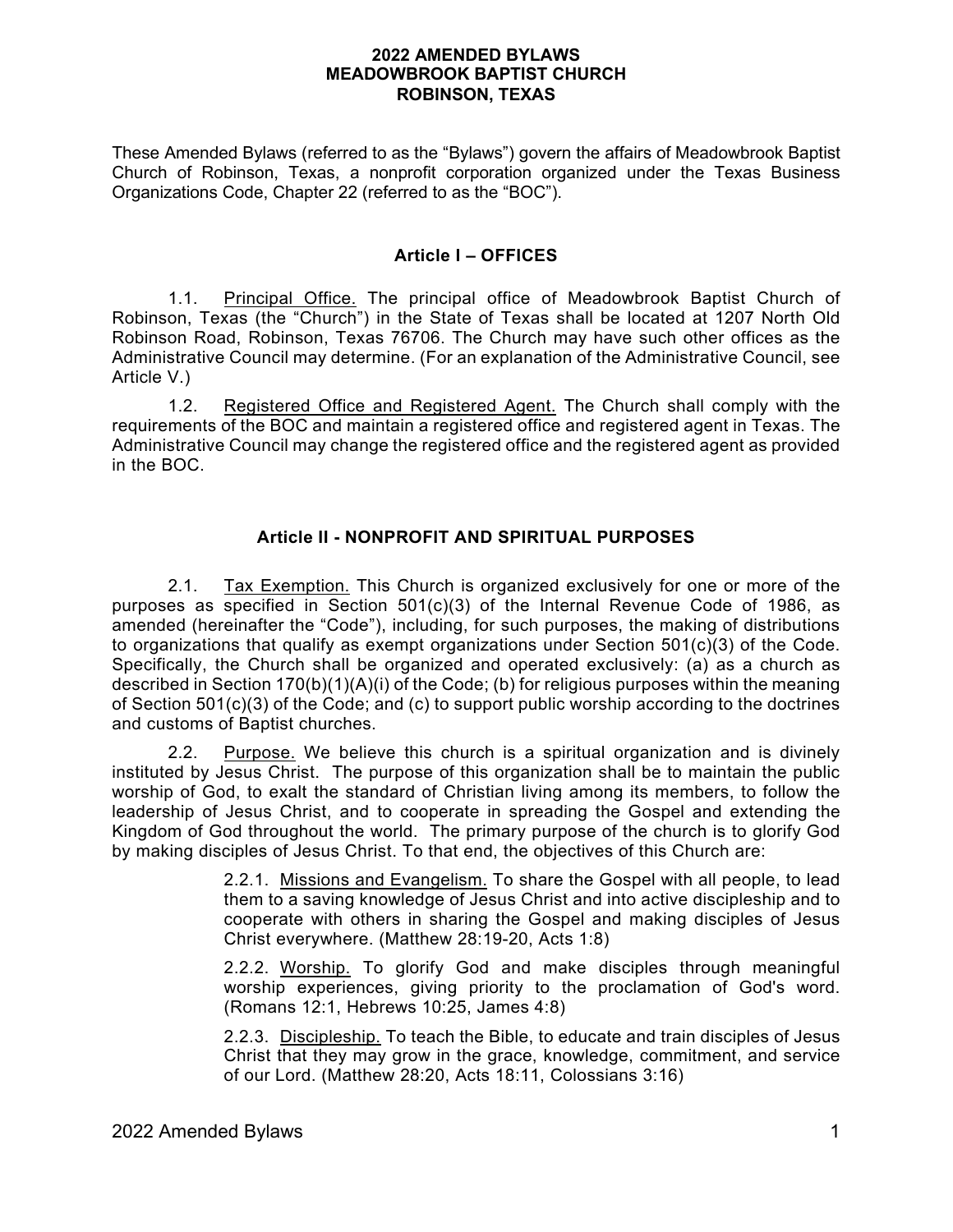2.2.4. Ministry. To mobilize disciples of Jesus Christ to minister unselfishly by creating avenues of healing and recovery for those in spiritual, emotional, physical, material, or relational need in our church and our community. (Matthew 25:34-40, Galatians 6:2 & 10)

2.2.5. Stewardship. To make disciples of Jesus Christ who give themselves to God and who give back to His church a portion of the time, abilities, and financial resources entrusted to them. (I Corinthians 16:1-2, II Corinthians 8:1- 5, 9:6-8)

2.2.6. Fellowship. To connect through fellowship with one another.

2.3. Statement of Beliefs. The Church's Statement of Beliefs may be found in Addendum 1 at the end of this document.

2.4. Affiliation. The Church may maintain affiliation and voluntarily cooperate with various Baptist organizations such as the Texas Baptist Convention, Waco Baptist Regional Association and other Christian ministries provided such cooperation does not conflict with the Church's own best interests as determined by the Church body.

2.5. Minister Recognition.

2.5.1. License to Ministry. The Church may license individuals for ministry under the qualifications and requirements adopted by the Administrative Council. License is often considered a precursor to ordination.

2.5.2. Ordination Requirements. The Church may ordain individuals into the ministry under qualifications and requirements adopted by the Administrative Council.

2.5.3. Ordination Process. An individual may be ordained to the Gospel Ministry upon the recommendation of the Administrative Council. Upon such recommendation, the Senior Pastor convenes a council of ordained ministers and deacons to examine the candidate. The examination takes place before an ordination service is scheduled. The primary Biblical reference for a minister's qualifications shall be 1 Timothy 3:1-7. The Ordination Council reports its recommendation to the Administrative Council. Upon approval of the recommendation by the Administrative Council to the membership, a vote will be held at a special called business meeting. A service for ordination is scheduled after an affirmative vote. Those so ordained are given authority to conduct worship and administer the ordinances of the Church.

2.5.4. Discipline or Revocation. The Church reserves the right to discipline or withdraw any ordination it has issued should the life of the ordination candidate cease to bear those qualities required for such recognition under standards and procedures approved by the Administrative Council.

2.6. Ordinances. The Church shall recognize and practice the following Ordinances.

2.6.1. Baptism.

(a) This Church shall receive for baptism all persons who have, by faith, personally received Jesus Christ as their Lord and Savior and who indicate a commitment to follow Christ as Lord through baptism.

(b) Baptism shall be by immersion in water in obedience to the example and command of Jesus Christ, symbolizing His death, burial, and resurrection, except in which case for medical reasons accommodations must be made by pastoral discretion.

(c) Baptism shall be administered by the Pastoral Staff (or designee) as an act of worship.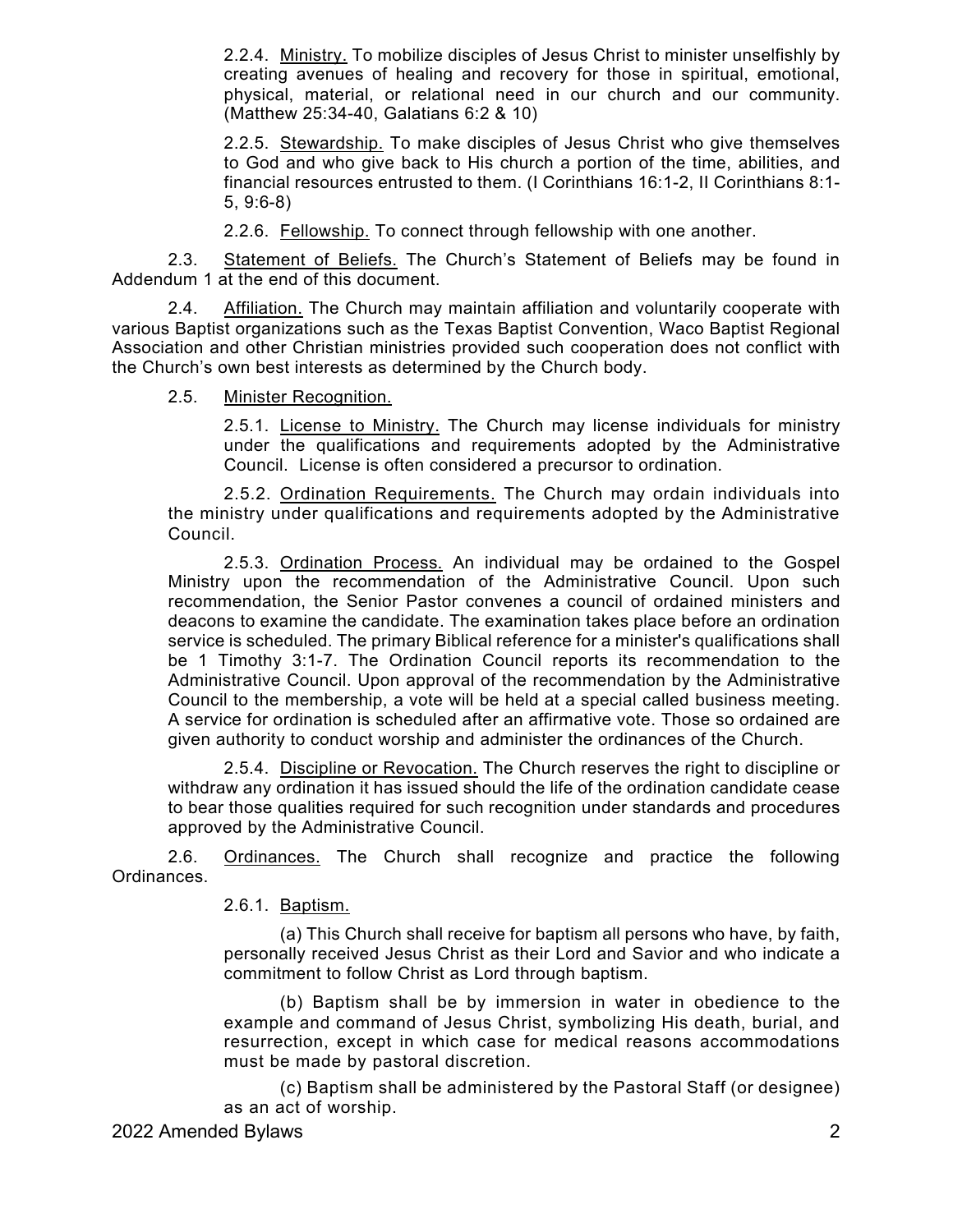2.6.2. Lord's Supper.

(a) The Lord's Supper (recorded in Matthew 26:26-30, Mark 14:22- 26, and Luke 22:13-20) is a memorial supper instituted by the Lord and Savior Jesus Christ at the Passover Feast on the eve of His crucifixion. The bread symbolizes His broken body; the cup symbolizes His bloodshed as atonement for the sins of all people. Directions and instructions for the observance of this ordinance are found in I Corinthians 11:23-29.

(b) This Church shall observe the Lord's Supper as often as the Pastoral Staff shall determine. Anyone who has, by faith, personally accepted Jesus Christ as Lord and Savior may participate in this ordinance.

# **Article III – MEMBERSHIP**

3.1. Conversion and Discipleship. Membership into the Body of Christ is freely open to anyone who has personally made a faith commitment to Jesus Christ as Lord and Savior and seeks to follow His teachings and leadings as a disciple of Christ. This action secures a person's inclusion into the universal Church known as the Body of Christ. The scripture teaches the first instruction Jesus gives upon confession is to follow with the ordinance of believer's baptism by immersion. Individuals are welcome to be baptized by Meadowbrook Baptist Church as an outward expression of confession and submission to Christ. It is recognized that this is the beginning step of a lifelong journey of discipleship. Such confession and baptism do not equate to membership into the local body of believers known as Meadowbrook Baptist Church.

3.2. Local Church Membership. To implement the principles of accountability and commitment to the local body of Jesus Christ, as defined by the New Testament and practiced in the early churches, Meadowbrook Baptist Church recognizes the need for formal membership.

3.3. Autonomy. This is an autonomous Baptist church under the Lordship of Jesus Christ. The membership of this Church retains the right of exclusive self-governance in all phases of its spiritual and temporal life. The membership reserves the exclusive right to determine who shall be members and the conditions of such membership.

3.4. Means of Membership.

3.4.1. Profession of Faith. By public profession of faith in Jesus Christ as Savior and Lord, followed by believer's baptism.

3.4.2. Transfer from a Baptist church of like faith. Churches of like faith, for purposes of membership, are those who hold similar requirements of profession of faith in Christ as Savior and Lord, and of baptism as to manner and meaning: the manner is immersion and the meaning is that of a symbolic act.

3.4.3. Personal Statement of Faith.

(a) By a personal statement the individual reaffirms faith in Christ as Savior and Lord and has previously been a member of a church of like faith as shared with the Pastor or Pastor's designee.

(b) By a statement of personal faith and prior believer's baptism as shared with the Pastor or Pastor's designee.

# 3.5. Steps to Membership.

2022 Amended Bylaws 3 3.5.1 Personal Interview. Persons desiring membership shall meet with a member of the Pastoral Staff or other appointed church leader to verbalize their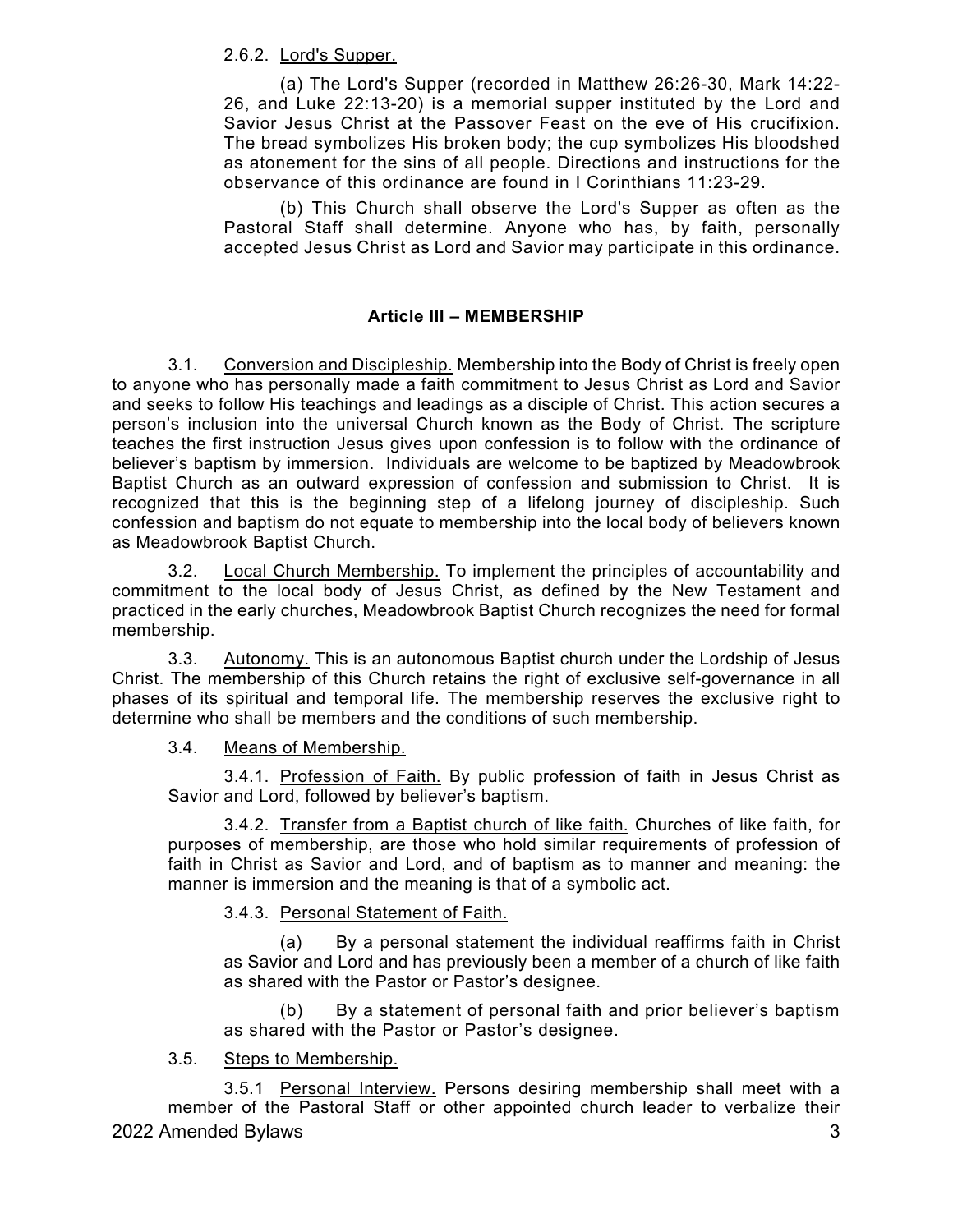testimony and to determine the integrity of their faith and their desire to be committed to Meadowbrook Baptist Church as a local body of believers.

3.5.2. Participation in Introductory Membership Class. Persons requesting membership must attend (if physically able) an introductory class covering the tenets of the Baptist faith, as well as the structure and practices of Meadowbrook Baptist Church. Class may be contingent upon the available times to meet either in person, online or a hybrid of the two. Junior members wishing to become full members who have not participated in a membership class will be required to do so prior to being received as an adult member.

3.6. Presentation to the Membership. An individual will become a member of the Church after approval by a vote from the Administrative Council. This vote shall be at the next meeting after receipt of the prospective member's letter from his or her former church or after the requirements listed in Sections 3.4 and 3.5 are satisfied. After approval, these individuals may be presented as Members of the Church ("Members") according to the age requirements listed in Section 3.7. below.

# 3.7. Classification, Rights and Responsibilities of Members.

3.7.1. Classification and Rights of Members.

(a) Adult Members. All adult Members who are eighteen years or older and have met the qualification and approval requirements set forth in these Bylaws are entitled to one vote at all elections and on all questions submitted to the Members at a meeting calling for Members to vote (see Section 4.6.3), provided that Member is present at the time the vote is taken.

(b) Junior Members. Individuals under the age of eighteen who have professed their faith and have followed in believer's baptism shall be considered junior members of the Church. Junior members shall have the same rights and responsibilities as adult Members with the exception for voting on church transactions listed in Section 4.6.3 Junior members shall become adult Members upon reaching the age of eighteen and meeting all qualifications and approval requirements set forth in these Bylaws.

3.7.2. Responsibilities of Members. The Statement of Beliefs in Addendum I defines the responsibilities of all Members.

3.8. Dues or Assessments. No Member shall be required to pay dues or assessments in order to gain or maintain membership. The operating expenses of the church are fully born by the membership and attenders' generosity of giving.

3.9. Resignation. Any Member may resign by delivering a written resignation to any member of the Administrative Council or by submission to the church office.

3.10. End of Membership. The end of an individual's membership shall occur upon:

3.10.1 The death of the Member,

3.10.2 Transfer of the Member to another Baptist church,

3.10.3 Resignation upon request of the Member, or proof of membership in a church of another denomination, or

3.10.4 Should some serious condition(s) exist which would cause a member to become a liability to the general welfare of the Church, every reasonable measure will be taken by the Senior Pastor, Pastoral Staff and by the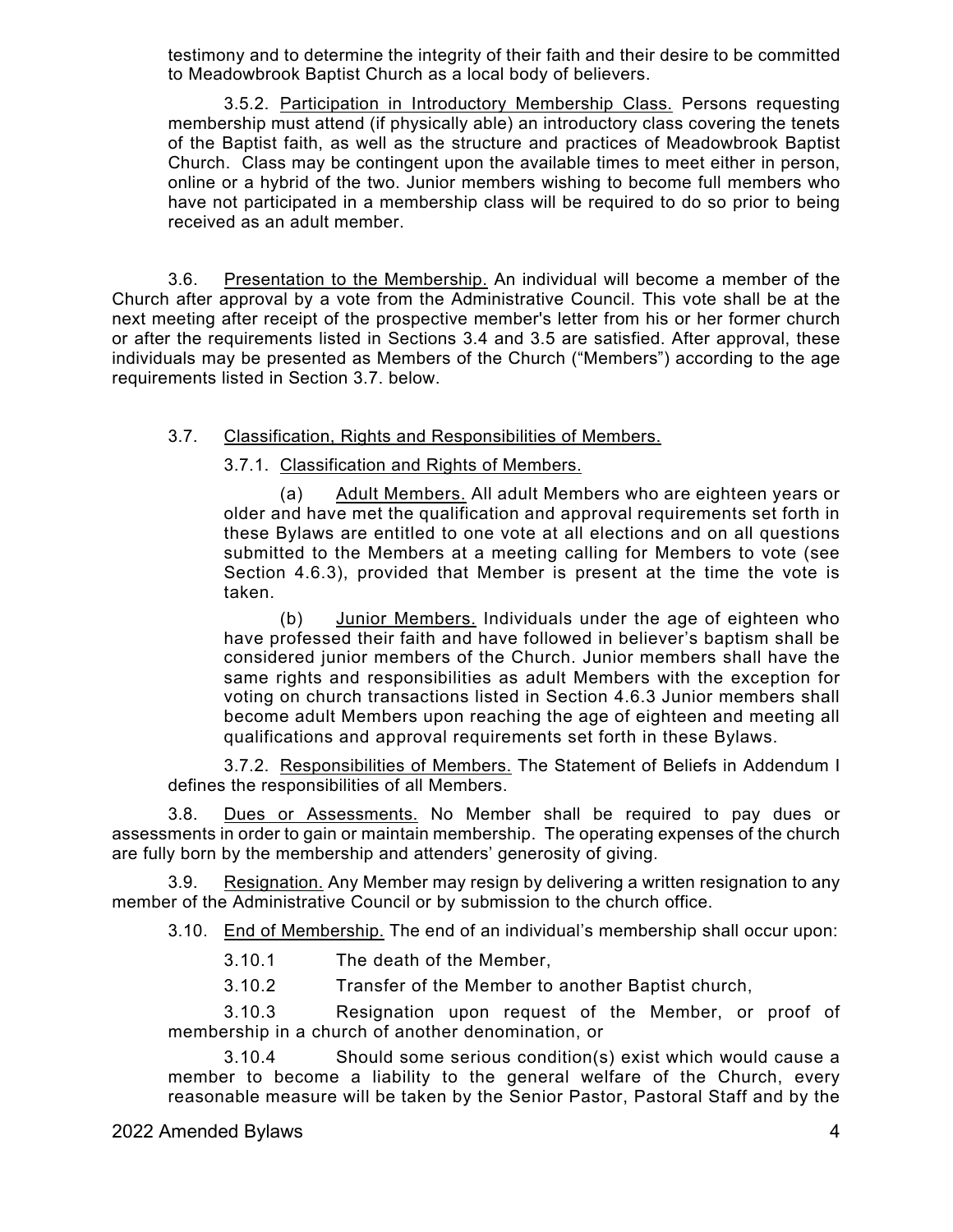Administrative Council to resolve the problem (Matthew 18:15-17) as outlined in the Correction Process (see Section 3.13). Finding that the welfare of the Church will best be served by the exclusion of the member, the Administrative Council may vote to end membership in accordance with Section 5.6.2.

3.11. Addressing Inappropriate Behavior within the Church. The goal of every attender and Member is to be a fully committed follower of Jesus Christ. The Church recognizes the weaknesses in ourselves and others and seeks to create a gracious environment where we help each other toward this goal. However, at times, issues or behaviors can become damaging or divisive to the church body. In those cases, the Church will follow the teachings of God's word. (Matthew 18:15-18, 1 Corinthians 5:1-13, 2 Corinthians 2:5-8, 2 Thessalonians 3:6-15, James 5:19-20).

3.12. Church Correction. The Bible teaches there are three instances in which church correction is to be initiated to bring restoration.

3.12.1. Divisive Behavior. Scripture repeatedly warns Christians about the corrosive influence divisive people have on the church. Actions which seek to stir up agitation against fellow church members and/or the church leadership will not be tolerated. (Titus 3:10-11)

3.12.2.Teaching Against Church Doctrine. When someone persistently teaches doctrine that is contrary to the position statements and values of the Church, and seeks to rally people to adopt such a position, that behavior must be confronted and corrected. (2 Timothy 2:17-18, Titus 1:9, 2:1)

3.12.3.Immoral Behavior. Persistent immoral behavior on the part of an individual must be corrected because it hurts the individual involved in the sin, but also because it creates a lax moral environment within the Church. (1 Corinthians 5:6)

3.13. Correction Process. The correction process is based on Jesus' teaching in Matthew 18:15-17:

3.13.1  $\qquad \qquad$  Step 1: One on One Admonitions – A Member with firsthand knowledge confronts the person exhibiting these behaviors. If the person confronted acknowledges and repents of his/her behavior, the goal has been achieved and the matter is considered resolved.

3.13.2 Step 2: Multiple Admonitions – In the event the behavior continues after the initial admonition, scripture encourages Christians to escalate the process to involve one or two other Christians. When the person confronted acknowledges and repents of his/her behavior, the matter is considered resolved.

3.13.3 Step 3: Church Staff Admonition – If Step 2 is not successful, a member of the pastoral staff should be notified of the situation. A staff pastor will seek to meet with all involved parties to understand the situation. If deemed necessary, the offending individual will be asked to repent. If the person repents, the goal has been achieved and the matter is resolved. When necessary, he/she may be asked to participate in a restoration process as outlined by the pastoral staff or Administrative Council. If the individual refuses to meet and/or repent, the pastoral staff will proceed to Step 4.

3.13.4 Step 4: Removal from Membership and All Church Participation – Since the individual refused to acknowledge and repent, his/her name will be submitted for removal from the membership roll of Meadowbrook Baptist Church and he/she will be asked to leave the church. He/she will not be allowed to participate again in any church worship service or church-related activity until meeting with the pastoral staff and submitting to a restoration process as outlined by the pastoral staff or Administrative Council, regardless of elapsed time.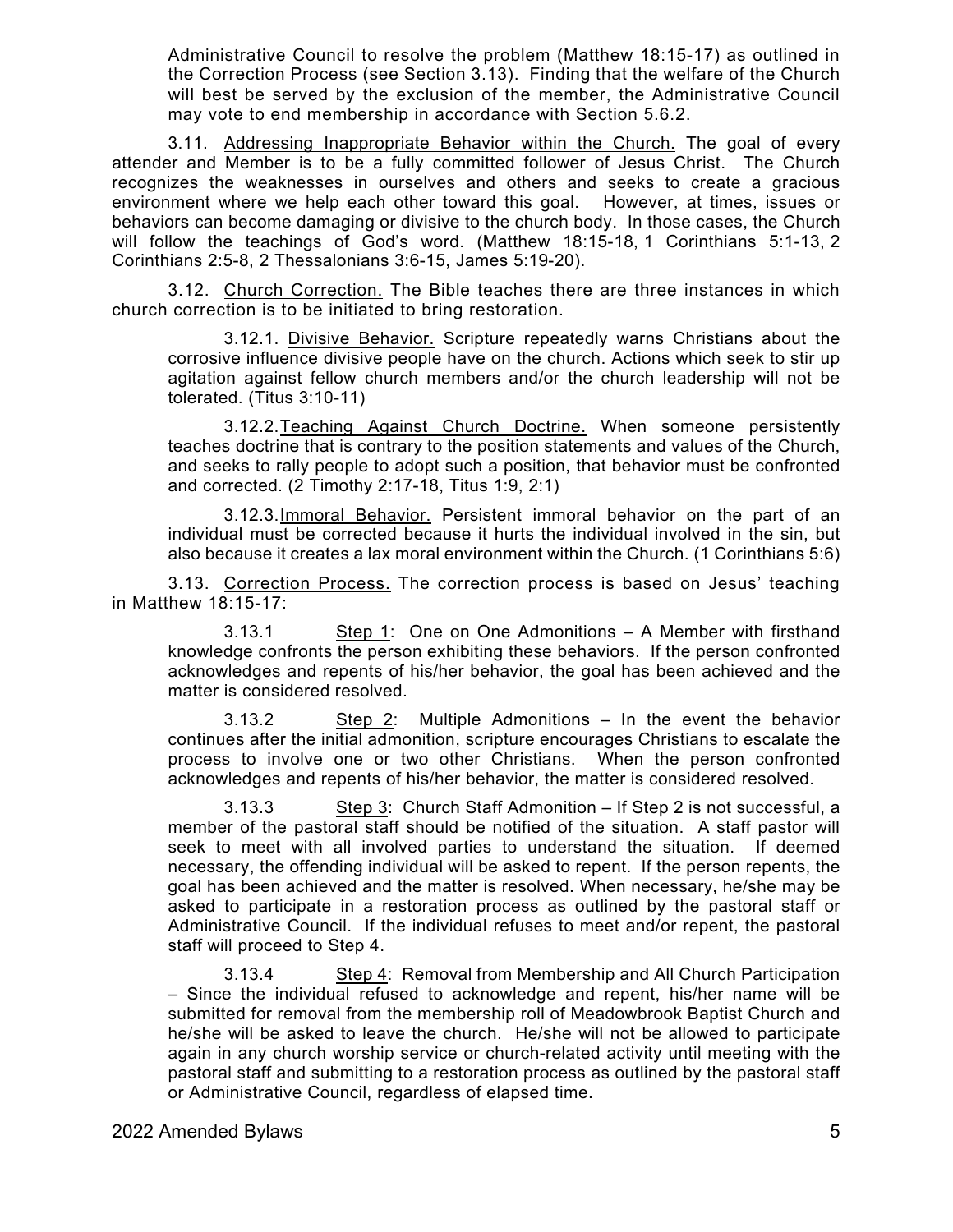3.14. Restoration. A restoration process will vary according to the individual or circumstances and will be determined by the Pastoral Staff or Administrative Council.

3.15. Special Circumstances. The Pastoral Staff in consultation with the Administrative Council may forego Steps 1 and 2 in the event of an extraordinary case of church correction where the facts about the outward, serious, and unrepentant sin of an individual are not in question. In that case, Pastoral Staff may initiate Step 3 above in order to prevent further damage to the reputation of Christ and His church. (see Section 3.12-3.13)

### **Article IV - BUSINESS MEETINGS**

4.1. Annual Meeting. An annual meeting of the Members of the Church shall be held at such place, date, and time as the Administrative Council shall determine. At the Annual Meeting, the Members of the Church shall conduct such other business as may be properly considered under Section 4.6.3. The Church may have additional meetings for updates and conducting business as needed and determined by the Administrative Council.

4.2. Special Meetings. Special meetings of the Members of the Church may be called by the Chair of the Administrative Council, the Senior Pastor, the majority of the Administrative Council, or a petition signed by twenty-five percent (25%) of the voting Members as defined in Article III.

4.3. Quorum. The number of the active Members of the Church in attendance in person constitute a quorum for conducting business at the Annual Meeting, or any other called meeting of the Members not otherwise specified in these Bylaws.

4.4. Number of Votes Necessary for Members Action. No Member action may be approved without the vote of at least a majority of the number of Adult Members present at a meeting at which a quorum is present.

4.5. Notice of meetings. Notice of a meeting of the Members shall be provided as required by Article XII.

4.6. Voting Methods. Members may vote only in person at a properly noticed meeting unless the Administrative Council determines alternative voting methods due to extenuating circumstances.

4.6.1. Primary Voting Methods. The moderator may use the following methods for in-person voting during a properly noticed meeting unless otherwise directed by the Administrative Council or explicitly stated in these bylaws:

- (a) Voice
- (b) Show of hands
- (c) Standing
- (d) Counted vote
- (e) Written signed ballot

4.6.2. Alternate Voting Methods. The Administrative Council may determine that a vote of the Members of the Church on any matter should be conducted by mail, by electronic message, online or by any combination of those methods.

(a) This type of voting may only take place following the opportunity for debate and the closing of debate during an annual or special business meeting.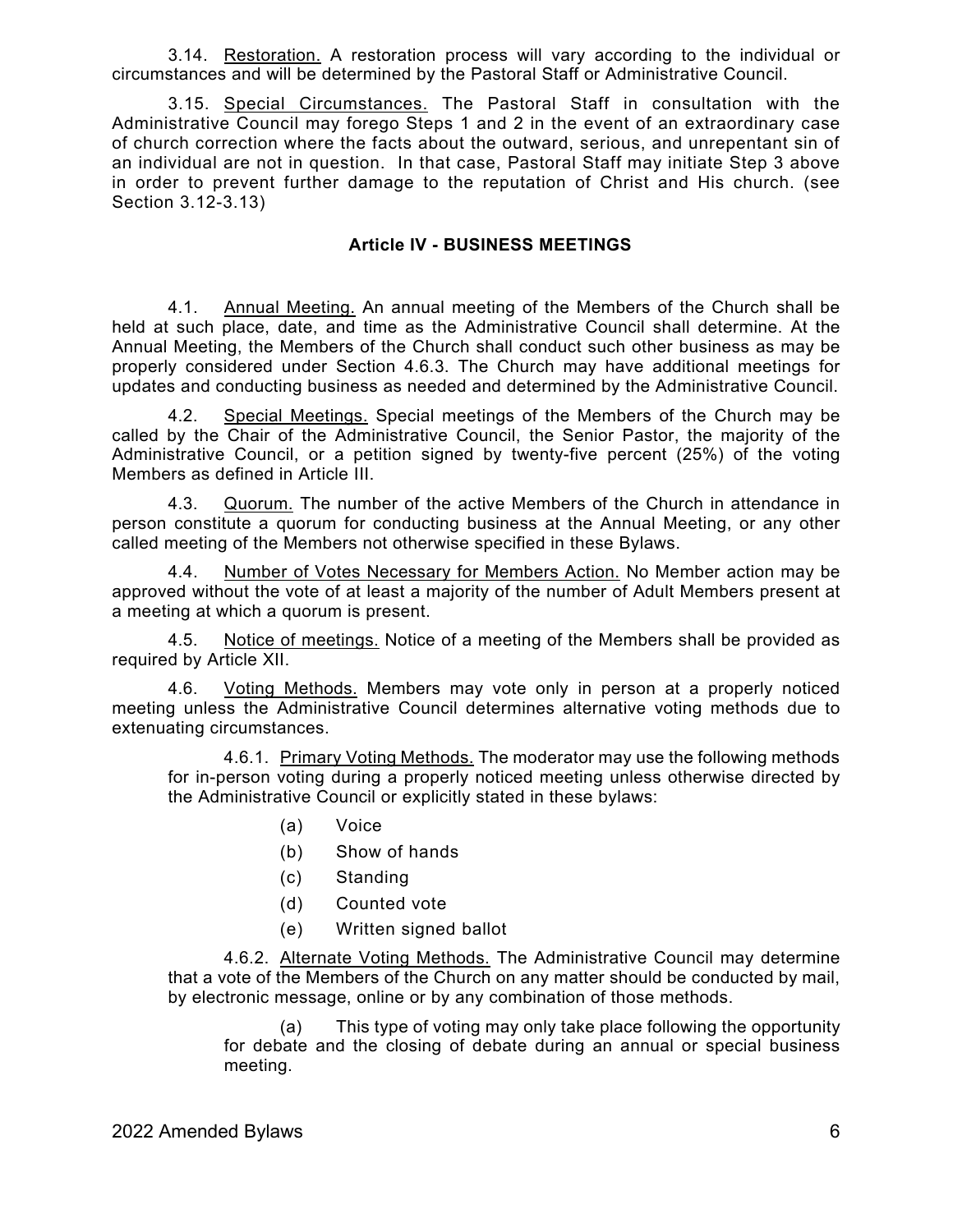(b) The ballot will set forth each proposed action and will provide an opportunity to vote either for or against each proposed action.

(c) All votes received by the stated deadline and verified by the Administrative Council will be counted toward the matter at hand.

4.6.3. Required Votes by Members of the Church. After approval by the Administrative Council the Adult Members (See Section 3.7.1.a) of the Church must vote on the following items before they become effective:

(a) The annual budget

(b) Election of the members of the Administrative Council as described in Article V

(c) Approval of the nomination of deacons for active service

(d) Changes to the Certificate of Formation

(e) Changes or Amendments to the Bylaws

(f) Calling a Senior Pastor or Executive Pastor

(g) Establishing a Senior Pastor Search Committee, as described in Article IX

(h) Affirming the selection of all other Pastoral Staff members as recommended by search teams and approval of the Administrative Council

Affirming candidates for pastoral ordination as recommended by and approval of the Administrative Council

(j) Dismissal of the Senior Pastor or Executive Pastor as described in Article IX

(k) Capital projects requiring the pledging of any real property (defined as land and structures attached to land) of the Church as collateral for a loan

(l) All long-term debt (defined as obligations that are to come due in a greater than 12-month period) incurred by the Church

(m) Any expenditure over \$100,000

(n) All acquisitions (other than by gift) and dispositions of real property

(o) Merger, dissolution, or disposal of assets of the Church in excess of \$100,000

(p) Any change in classification for federal or state taxation

(q) Any other item the Administrative Council places before the Members for a vote

4.7. Other Matters. All other matters not referenced in Section 4.6 shall be delegated to and become the responsibility of the Administrative Council.

Any church member is entitled to bring questions or concerns to the Administrative Council at any time. The Administrative Council will discuss the question or concern at their next scheduled meeting and provide a response to the inquiry in a timely manner.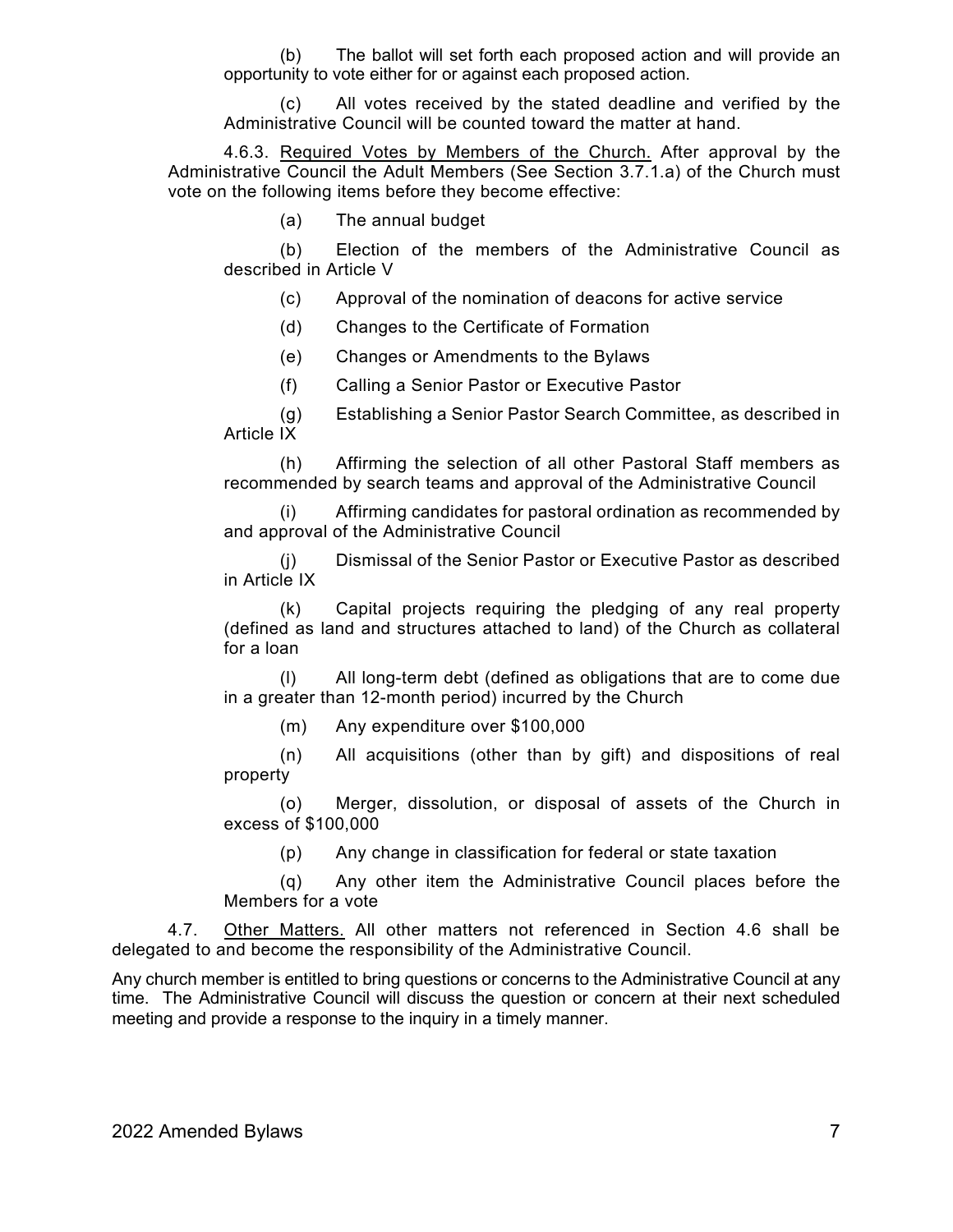4.8. Meeting Rules of Procedure. All Church meetings shall be conducted under parliamentary rules appropriate for the occasion that are adopted by the Administrative Council. Prior to all Member meetings, the Administrative Council shall approve and publish the agenda for all Member meetings.

4.9. Motions made from the floor. The Administrative Council shall publish the agenda for a business meeting no later than the date of the first notice due for such meeting. (see Section XII) Motions to be presented to Members must be presented to the Administrative Council for approval and inclusion on the agenda. Motions to amend a published motion may be made and voted on during the member meeting.

4.10 New topics, which were not included in the published agenda, may be introduced from the floor for consideration by the Administrative Council.

# **Article V - ADMINISTRATIVE COUNCIL**

5.1. Duties. While the management of this church shall be vested with the Members of the Church, the Members shall defer to an elected Administrative Council regarding the affairs of the Church. The Administrative Council shall be fully authorized by the Members to oversee the business affairs of the Church with the exception of the items listed in Article IV Section 4.6.3.

5.2. Number and Tenure of Administrative Council members. Members of Administrative Council

5.2.1 Nine elected lay Members of the Church

5.2.2 Senior Pastor – Ex-officio (nonvoting member)

5.2.3 Executive Pastor – Ex-officio (nonvoting member)

5.3. Leadership. The Chair and Vice-Chair of the Administrative Council shall be selected amongst the Administrative Council. The Chair or the Vice-Chair shall not be the Senior Pastor or the Executive Pastor.

5.4. Recording Secretary. A member of the Administrative Council shall be elected or one appointed for the purpose of recording the minutes of each Administrative Council event and decision.

5.5. Qualifications and Selection. Elected members of the Administrative Council must be at least 25 years old, have been active Members of the Church for at least three years, be consistent and regular in giving and support of the Church budget and possess a record of proven leadership and service.

5.5.1 No member of the Administrative Council will be a staff member, other than the Senior Pastor and Executive Pastor who are ex-officio (non-voting) members, or in the immediate family of any Church employee.

5.5.2 Candidates for Administrative Council shall be provided by the Representative Assembly and the Pastoral Staff. (see Article VI) The Administrative Council shall interview and discuss with the potential candidates the depth and breadth of the commitment and put forth the names to be elected by the affirmative vote of the Members present and voting at the annual meeting of the Members.

5.5.3 In creating a slate of nominees for the elected positions, the Administrative Council will strive for diversity in gender, age groups, length of church membership, and worship service choice.

5.5.4 Initial candidates for the Administrative Council shall be submitted from the pre-existing Church Council to the pre-existing Nominating Committee. The Nominating Committee shall then present to the Church the nine names to be voted

2022 Amended Bylaws 8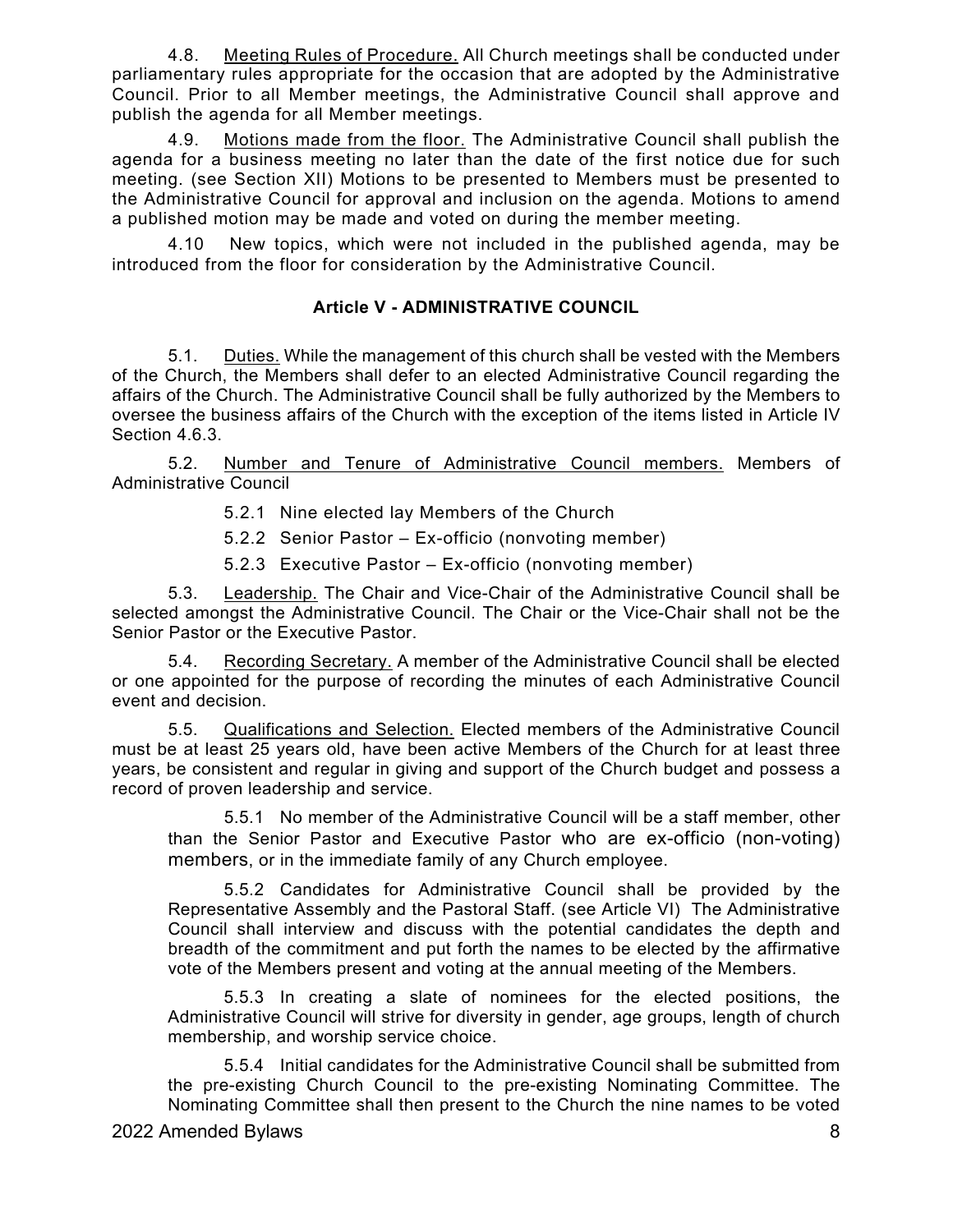on in a special called business meeting. (See Article XII) The initial members shall serve through the end of the year of their election plus the following year. Thereafter, three will rotate off and three new members be elected as shown above in 5.5.2.

#### 5.6. Quorum and Voting.

5.6.1. Quorum. A quorum of the Administrative Council consists of seven elected members.

5.6.2. Transacting Business. The Administrative Council members present (in person or a hybrid of in person and/or digitally connection) at a duly-called or held meeting at which a quorum is present may continue to transact business even if enough Administrative Council members leave the meeting so that less than a quorum remains. However, no action may be approved without the vote of at least seven of the elected currently filled positions. If a quorum is not present at any time during a meeting, the Administrative Council members present may adjourn and reconvene the meeting at a later time.

5.6.3. Proxy. Voting by proxy is not allowed.

5.6.4. Voting by Electronic Means. Voting by electronic means and meeting via telecommunications for interaction by the Administrative Council members is allowed.

5.7. Conduct of Meetings. At every meeting of the Administrative Council, the Chair shall preside, and if not, the Vice-Chair. If neither is available or unwilling to serve, the Administrative Council shall appoint a chair of the meeting. The Chair or the person presiding must appoint someone to take minutes of the meeting if the secretary of the Administrative Council is not present. All Administrative Council meetings shall be conducted under parliamentary rules adopted by the Administrative Council that are appropriate for the occasion.

5.8. Responsibilities of Administrative Council. In addition to the responsibilities and authorities expressly conferred by these Bylaws upon them, the Administrative Council may exercise all such responsibilities of the Church and do all such lawful acts and things as are directed or required to be exercised or done by the Members, the Act, the Certificate of Formation, or these Bylaw.

5.8.1. Finances.

(a) To prepare an annual budget for approval by the Members

(b) To review and approve the Church's internally prepared financial statements

(c) To provide oversight of the cash flow and adherence to the budget and make adjustments to spending as necessary

(d) To develop financial policies, including procedures, controls, and non-budget expenditures

(e) To call for and oversee an annual review by an outside accounting firm. A full audit may be recommended if circumstances warrant.

(f) To keep the Members informed of the church's financial condition

(g) To designate up to three full-time church employees, not including the Senior Pastor and/or Executive Pastor, and up to three nonemployee church Members as authorized signatories for the purpose of signing checks or other financial payments on behalf of the Church. Two authorized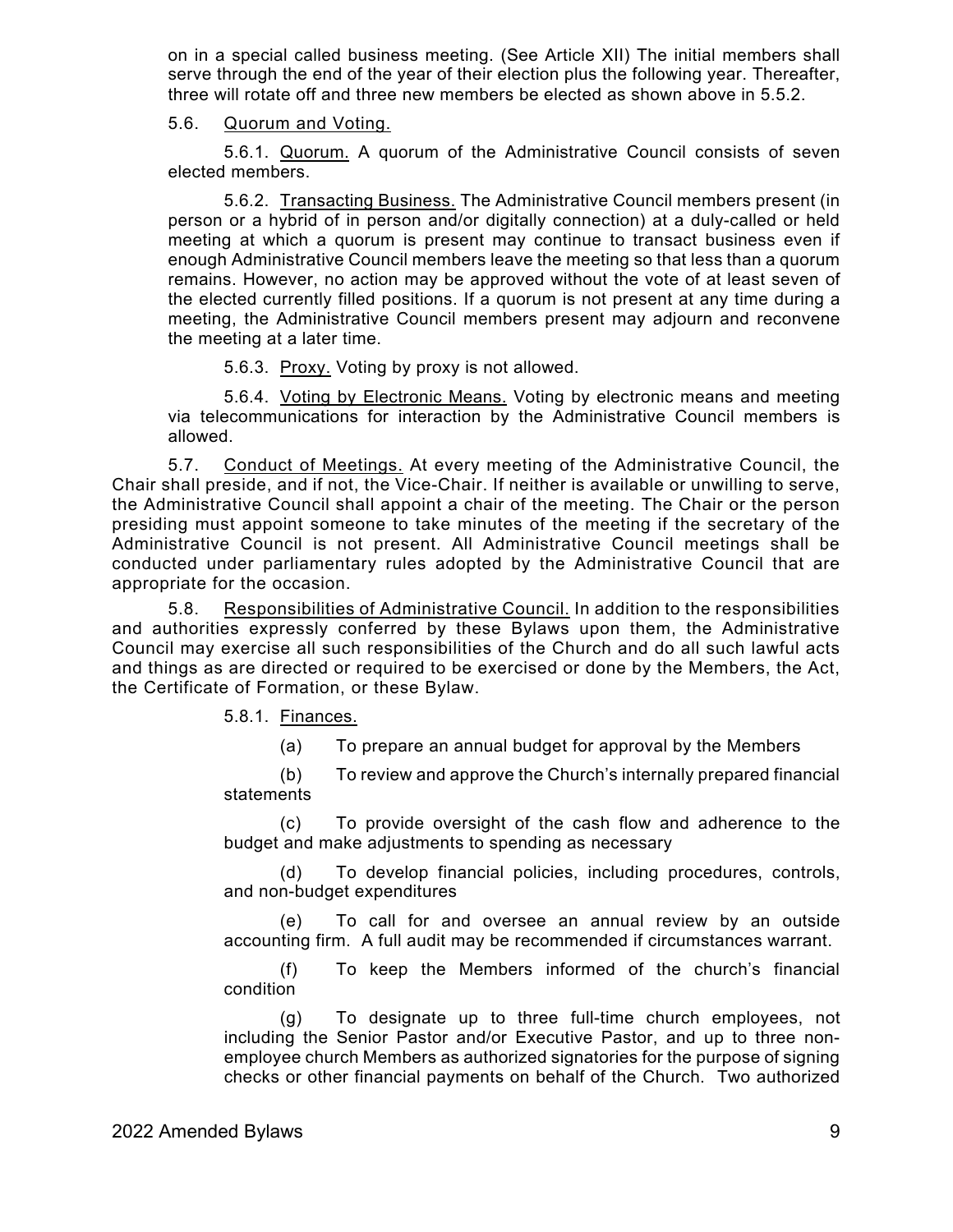signatures are required on all checks or other financial payments. Authorized signatories shall be bonded.

5.8.2. Personnel.

(a) Provide accountability and collaboration with the Pastoral Staff

(b) Study and make recommendations about church staffing needs and update job descriptions and organizational charts

(c) Negotiate salary schedules and benefit provisions annually

(d) Develop and recommend policies and procedures relating to the church staff

(e) Collaborate with Pastor and Executive Pastor on job performance per job description of each staff member at least annually or as needed

(f) Review and evaluate the job performance of the Pastor and Executive Pastor annually

(g) Maintain absolute confidentiality in the matters of paid staff positions

(h) Represents the Church in all personnel matters including hiring and dismissal of staff

(i) Serves as an audience for employee concerns

5.8.3. Facilities and Property.

(a) Provide oversight over all the real property, buildings and vehicles owned by the Church

(b) Work with the Executive Pastor in maintaining, assigning, and evaluating the appropriate upkeep of all properties including budgeting for current and future maintenance needs

(c) Study and make recommendations about the use of the church facilities

(d) Develop and recommend policies and procedures related to church property and facility usage (weddings, gatherings, events, etc.)

5.9. Appointing Additional Participants. The Administrative Council may recruit from the active Members additional non-voting participants to assist with particular projects or needs as they arise. The Administrative Council may also appoint ad hoc teams or committees as needed.

5.10. Terms. Members of the Administrative Council are elected for a term of three consecutive years with the exception of the Senior and Executive Pastors. The annual tenure in office shall be January through December. Three members shall rotate off each year. A Member may not serve consecutive terms but may be reelected after a two-year waiting period following the end of his or her term of service.

5.11. Vacancies. Vacancies on the Administrative Council shall exist upon:

5.11.1 The death, resignation, transfer of membership, change of status (such as joining the immediate family of a member of the staff), or removal of any Administrative Council Member

2022 Amended Bylaws 2022 Amended Bylaws 2022 Amended Bylaws 5.11.2 The Administrative Council may declare the seat of an Administrative Council Member vacant if the member is adjudged incompetent by a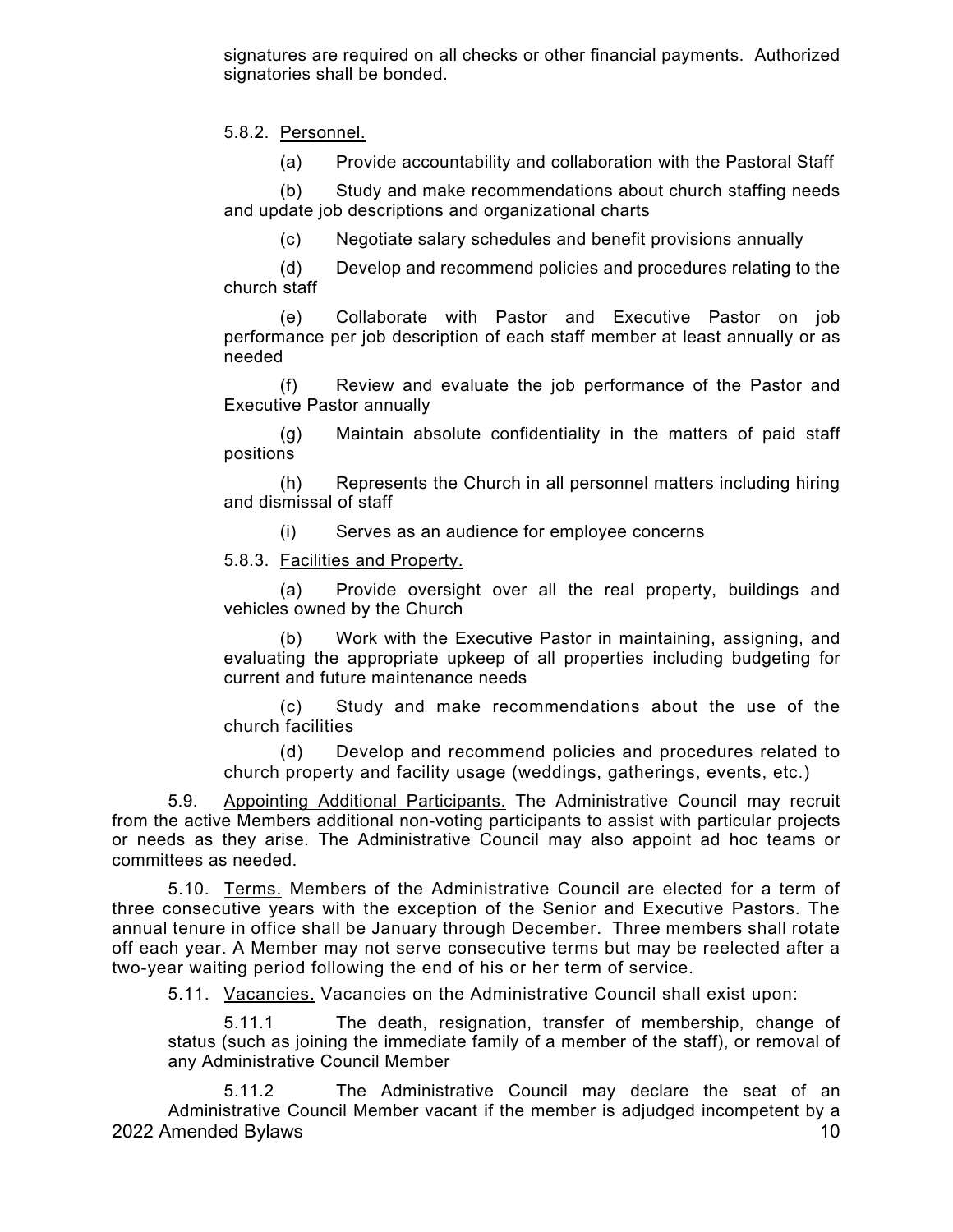court, is convicted of a crime involving moral turpitude, or does not accept the office of Administrative Council Member in writing or by not attending a meeting of the Administrative Council within thirty days' notice of election.

5.11.3 An Administrative Council Member selected (per the process outlined in Section 5.5) to fill a vacancy shall be elected for the unexpired term of his or her predecessor in office. Vacancies reducing the number of elected members of the Administrative Council to less than seven shall be filled before the transaction of any other business by the Administrative Council.

5.12. Resignation. Any Administrative Council member may resign at any time by giving written notice to the Chair of the Administrative Council. Such resignation will take effect at the time specified therein, or, if no time is specified, at the time of acceptance thereof as determined by the Chair of the Administrative Council.

5.13. Removal of Administrative Council Members. Except for the office of Senior Pastor and Executive Pastor, the Members of the Church may vote to remove an Administrative Council Member at any time, with or without good cause, at any meeting of the Members in accordance with these by laws.

### 5.14. Meetings.

5.14.1.Regular Meeting. The Administrative Council shall meet monthly or more often upon call by the Council's Chair, Vice-Chair, Senior Pastor or Executive Pastor. The Administrative Council may provide for regular meetings by resolution stating the time and place of such meetings. If any or all the Administrative Council members want to participate in a meeting via electronic communications, then the notice shall include instructions on how the member may participate in the meeting. No notice of regular meetings of the Administrative Council is required other than a resolution of the Administrative Council stating the time of the meetings or conference calls.

5.14.2.Special Meetings. Special meetings of the Administrative Council may be called by or at the request of the Administrative Council's Chair, Vice-Chair, Senior Pastor or Executive Pastor by naming the time and place. Notice of any special meeting of the Council shall be delivered to each Administrative Council member not less than seven days before the date of the meeting. The notice shall state the place, date, and time of the meeting, who called the meeting, and the purpose or purposes for which the meeting is called.

5.15. Action by Consent of Council without Meeting. Any action required or permitted to be taken by the Council may be taken without a meeting, and with the same force and effect as any vote of the Council, if minimally seven members of the Council consent in writing (e.g. electronic mail) to the action.

5.16. Duties of Administrative Council members. Administrative Council members shall discharge their duties in good faith, with ordinary care, and in a manner, they reasonably believe to be in the best interest of the Church. (Ordinary care is care that prudent persons in similar positions would exercise under similar circumstances.) In the discharge of any duty imposed or power conferred on Administrative Council members, they may in good faith rely on information, opinions, reports, or statements, including financial statements and other financial data, concerning the Church or another person that were prepared or presented by a variety of persons, including employees of the Church, professional advisors, or experts such as accountants or attorneys. An Administrative Council member is not relying in good faith if the Council member has knowledge concerning a matter in question that renders reliance unwarranted. Administrative Council members are not deemed to have the duties of trustees of a trust with respect to the Church or with respect to any property held or administered by the Church, including property that may be subject to restrictions imposed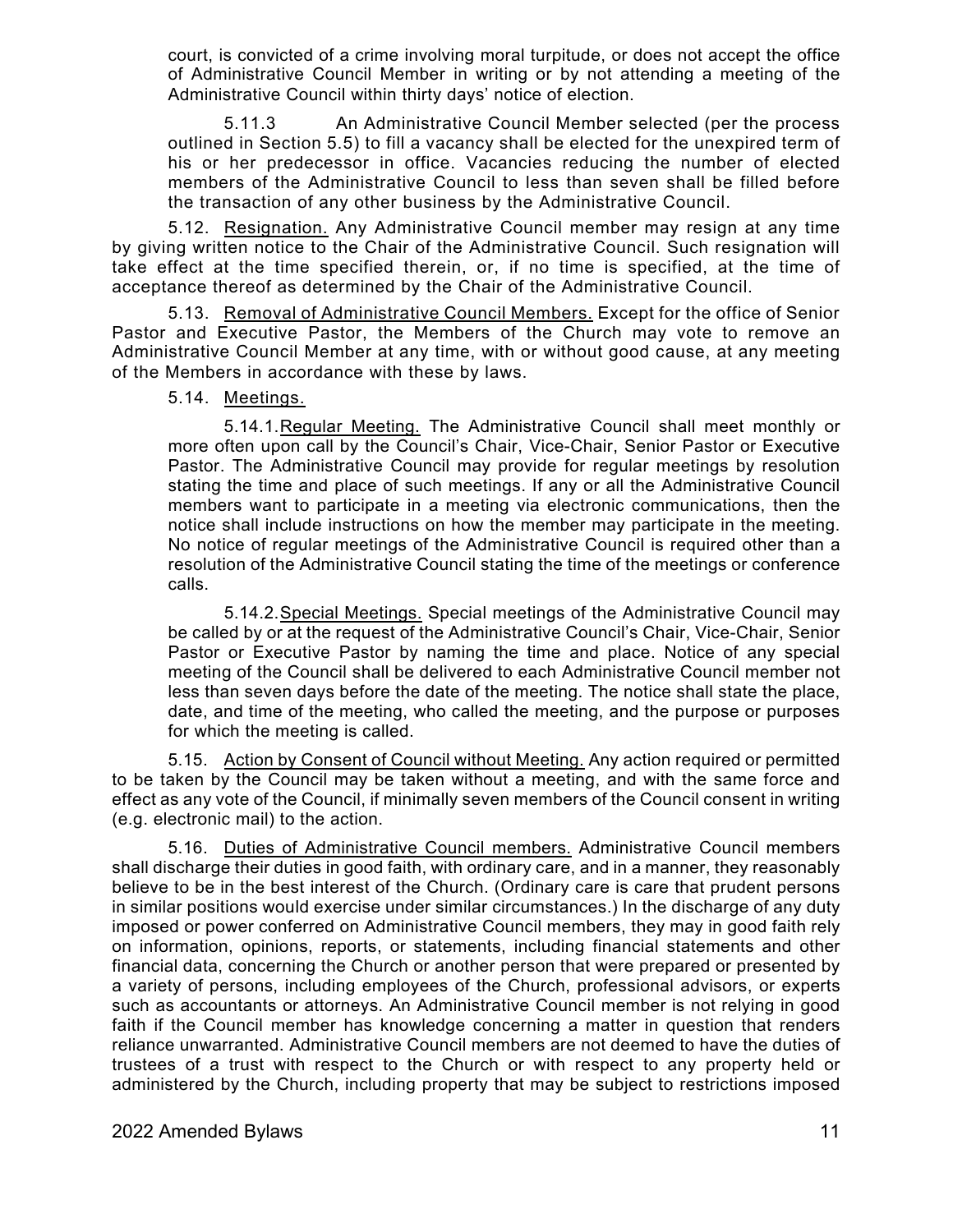by the donor or transferor of the property. Whereas the church once had trustees, business organizations laws have changed which do not require trustees.

5.17. Duties.

5.17.1 Establishing goals for the Church prior to the initiation of the budget planning process each year

5.17.2 Evaluating the progress of Church programs and priority uses of church resources

5.17.3 Communicating with, ministry teams, tasks forces, ad hoc committees, and staff by inviting their recommendations and participation where the Administrative Council considers appropriate

5.17.4 Recommending the establishment, dissolution, and parameters of the scope and purpose of ad hoc committees hearing and entertaining their recommendations for Church action when necessary

5.17.5 Calling and setting the dates, times, and locations of business meetings

5.17.6 Designating authorized signatories for financial payments (see Section 5.8.1)

5.17.7 Reviewing and approving church contractual obligations; the Chair and/or Vice Chair along with the Executive Pastor are the authorized signatories for church contractual obligations

5.17.8 Maintaining the Church's Policies and Procedures Manual

5.18. Compensation. Elected Administrative Council members may not receive compensation for their services as an Administrative Council Member.

### **Article VI - REPRESENTATIVE ASSEMBLY**

6.1. Purpose. The Administrative Council and Pastoral Staff will rely on communication, input and dialogue from a Representative Assembly.

6.2. Make Up and Leadership. The Representative Assembly shall serve the Church and Members by providing representation and communication from the church's Sunday School classes and ministries. This Assembly shall seek to have one representative from each Adult Sunday School class, as well as current ministry teams. A chairperson will be elected by the Representative Assembly to serve for a term of one year.

6.3. Function. The primary functions of the Representative Assembly shall be:

6.3.1 To meet as deemed necessary by the Administrative Council or Pastoral Staff

6.3.2 To recommend to the Administrative Council and Pastoral Staff suggested objectives and church goals

6.3.3 To disseminate information as directed by the Administrative Council and or Pastoral Staff

6.3.4 To help implement and coordinate ministry opportunities

6.3.5 To recommend candidates for the Administrative Council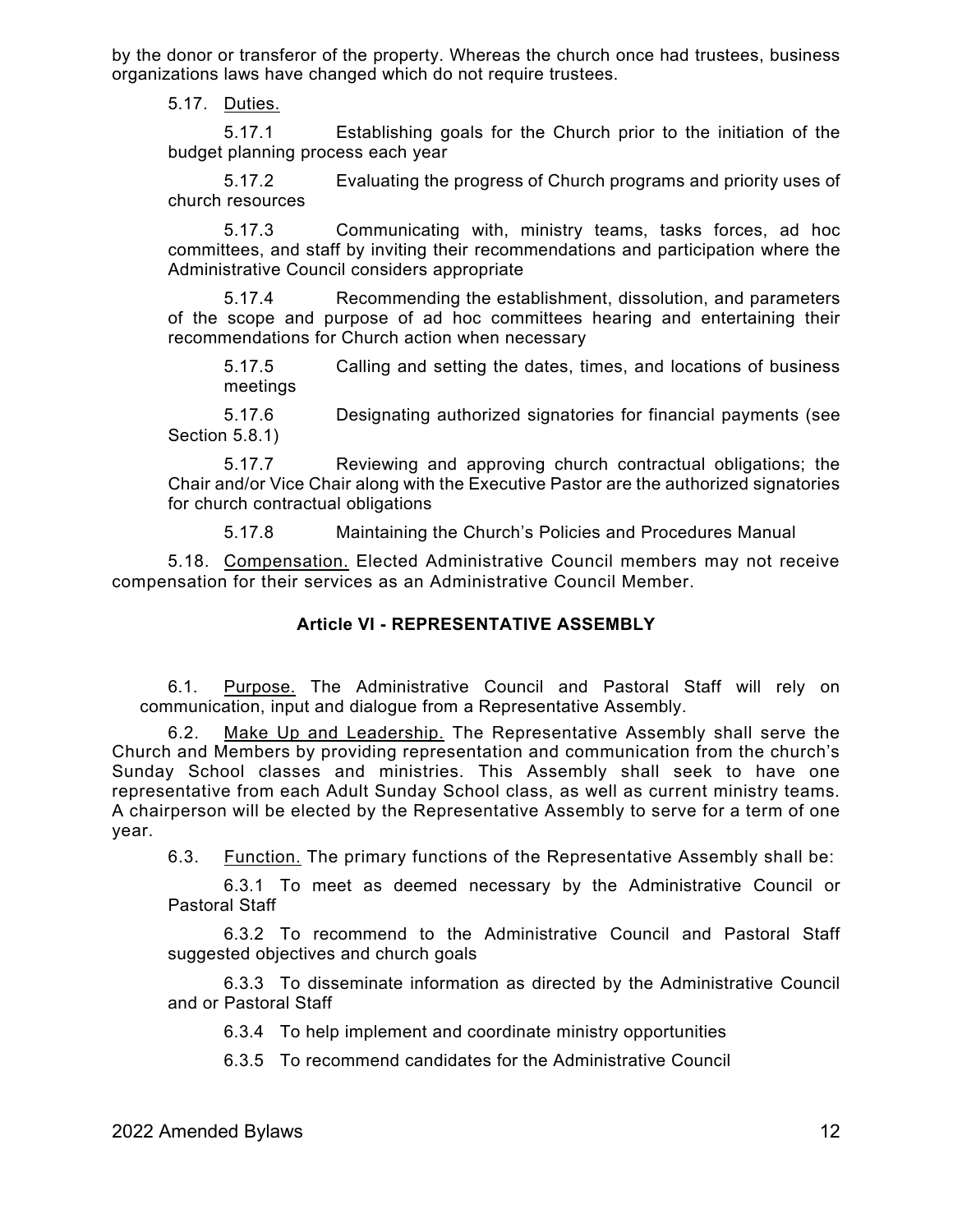7.1. Reasons for and Responsibilities of Deacons. Deacons, men and women, in accordance with the meaning of the work and the practice in the New Testament are servants of the church. Their task is to serve with the pastor and staff in performing the pastoral ministries as servant leaders to the church in the achievement of its mission as a New Testament Church, proclaiming the Gospel to believers and unbelievers, and caring for the church's members and other persons in the community.

7.2. Deacon Qualifications based on 1 Timothy 3:8-12.

7.2.1 Actively, continually seeking to be a fully committed follower of Jesus Christ.

7.2.2 Faithful to the teachings of scripture

7.2.3 Humble and dedicated to serving others

7.2.4 Free from addictions and behavior that does not glorify God

### 7.3. Deacon Selection Process.

7.3.1 When the pastor, deacon body, or membership determines the need for new or additional deacons, nominations will be collected, and deacon candidates will be presented before the Members of the church for a vote.

7.3.2 The deacon body with input from the Administrative Council and Pastoral Staff shall establish an approximate number of new deacons to be selected.

7.3.3 The deacon body shall request nominations from the membership, including specifically from the Pastor Staff and Representative Assembly.

7.3.4 The approximate number of new deacons to be selected and the examination procedure shall be explained fully to the Members when the deacon body requests nominations.

7.3.5 Nominations shall be submitted by confidential correspondence addressed to the deacon body and shall be signed by the individual submitting. Details of why the nominee is being put forth is not required but certainly helpful in the process. The deacon body shall establish a timeline of not less than two weeks for the submission of nominations.

7.3.6 The deacon body shall establish a final number of nominees to be interviewed. The deacon body shall approve by a three-fourths affirmative, secret vote the nominees to be interviewed.

7.3.7 Each candidate and spouse (if applicable) shall be interviewed by a minimum of two active deacons. The interview will address the structure of the deacon body, the function(s) of the deacon body, as well as individual deacons, and the expectations of the deacons. Any questions the candidate may have should be answered by the visiting deacons at this time.

7.3.8 The various deacon interview teams shall report their findings to the deacon body during a regularly scheduled deacons' meeting. After appropriate discussion, the deacon body shall select by three-fourths affirmative, secret vote the candidates to present to the congregation as nominees for the Deacon Watch Care Program (See Section 7.4).

7.3.9 The deacon body shall submit the selected candidates to the membership at a regularly scheduled or special called church business meeting with proper notice (see Section XII) as nominees for the Deacon Watch Care

2022 Amended Bylaws 13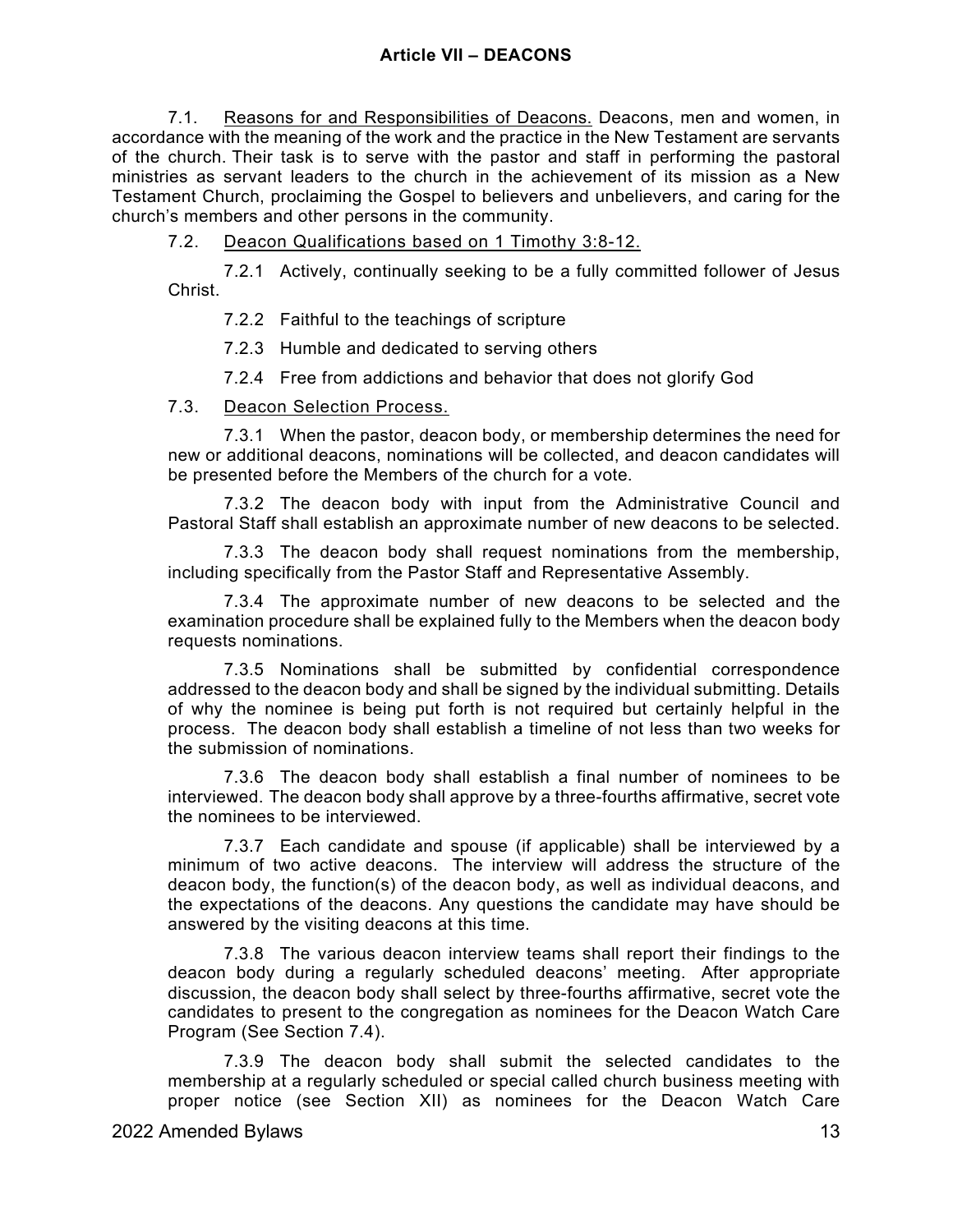Program. The church shall receive the candidates into the Deacon Watch Care Program with a three-fourths affirmative, secret vote of those present at the business meeting.

7.3.10 The deacon body is not obligated to add previously ordained deacons to the deacon body. Previously ordained deacons may be added to the deacon body through the deacon selection process. If the deacon body desires to add a previously ordained deacon to the deacon body apart from taking nominations, the selection process shall be followed beginning with the candidate interview.

7.4. Deacon Watch Care Program. All deacon candidates, regardless of prior service and ordination, selected by the church will enter into one year of a Watch Care Program for training, mentoring, and evaluation by the deacon body prior to ordination.

7.5. Election and Ordination. Upon completion of the Deacon Watch Care Program, the deacon body shall determine by three-fourths affirmative, secret vote the candidates to be recommended to the church congregation for election to the deacon body and ordination (if not previously ordained).

7.5.1 The deacon body shall submit the candidates' names to the congregation at a regular scheduled or special called church business meeting as a nominee for the deacon body and ordination (if not previously ordained). The church shall receive the candidates to the deacon body and ordination with a three-fourths affirmative, secret vote of those present at the business meeting.

7.5.2 The deacon body shall hold an ordination service to ordain all elected deacon candidates who have not been previously ordained as a deacon. A candidate's previous ordination by another church of like faith and order shall suffice for this church; however, a prayer of affirmation shall be offered over previously ordained deacons during the ordination service.

7.6. Deacon Leadership. Each year the deacon body shall elect its own officers for the purpose of organizing and structuring deacon duties and activities.

7.7. Temporary Leave of Absence. A deacon may take a temporary leave of absence at any time. This may be used as a time of rest, to take care of personal matters, medical/family leave, etc.

7.8. Inactive Deacons. Any deacon may choose to place himself/herself on the inactive deacon list at any time. Any deacon that has been absent from church for six months (unless on an approved leave of absence) shall automatically be placed on the inactive deacon list; however, extensive efforts shall be made by the deacon body to contact and restore the deacon prior to their inactivation. The inactive deacon will need to submit in writing their request to the deacon body to return to active status.

7.9. Removal of a Deacon. An individual's service as a deacon may be discontinued at any time by his/her own decision. It is the responsibility of the deacon body to regularly and consistently assess the conduct of the deacons. In the event of gross misconduct, failure to adhere to the qualifications of a deacon and/or failure to adhere to the general requirements of any church officer. A deacon may be recommended for removal by the deacon body following a three-fourths affirmative, confidential vote. The recommendation will be confirmed by the Church through a threefourths affirmative, confidential vote of the members present at a regular or specially called business meeting. Every effort should be made for repentance and reconciliation of the deacon in question.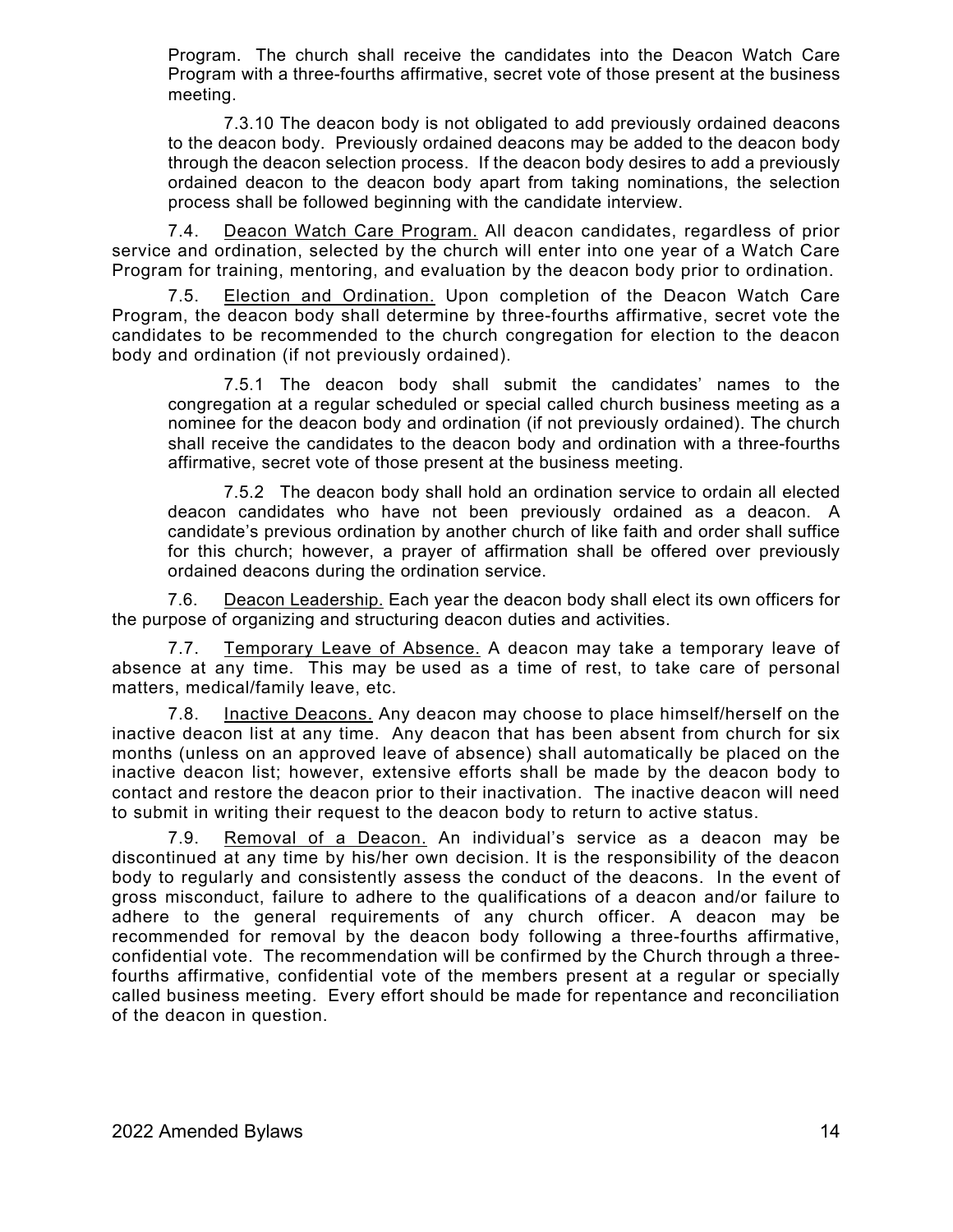# **Article VIII - CHURCH ADMINISTRATIVE ROLES AND RESPONSIBILITIES**

8.1. General Duties. All administrative role holders and agents of the Church, as between themselves and the Church, shall have such authority, perform such duties, and manage the Church as may be provided in these Bylaws or as may be determined by resolution of the Administrative Council not inconsistent with these Bylaws.

8.2. Administrative Roles. The administrative roles of the Church will be Secretary, Treasurer and Moderator, all of which shall be nominated by the Administrative Council and presented for election during the Church's annual business meeting.

8.2.1 Secretary. The administrative role of the Secretary shall include:

(a) Give all notices as provided in the Bylaws or as required by law

(b) Take minutes of the meetings of the Members and keep the minutes as part of the corporate records

(c) Maintain custody of the corporate records of the Church

(d) Keep a register of the mailing address of each Administrative Council member, officer, Member, and employee of the Church

(e) Perform all duties incident to the role of Secretary

8.2.2. Treasurer. The role of Treasurer will be held by a member of the Administrative Council.

(a) The Church Treasurer shall be bonded.

(b) The Treasurer may delegate these duties to staff; however, the Treasurer remains responsible for oversight. The Treasure or designee shall:

1. Have charge and custody of and be responsible for all funds and securities of the Church

2. Receive and give receipts for funds due and payable to the Church from any source

3. Deposit all funds in the name of the Church in banks, trust companies, or other depositaries as provided in the Bylaws or as directed by the Administrative Council

4. Write checks and disburse funds to discharge obligations of the Church

5. Maintain the financial books and records of the Church

6. Prepare financial quarterly and annual reports

7. Perform other financial duties as assigned by the Administrative Council

8. Perform all the duties incident to the role of Treasurer

8.2.3. Moderator. The Church Moderator shall preside over the business meetings of this Church.

(a) The Moderator must be a person of good report, above reproach, well-respected, have a pleasant spirit and calm demeanor, be conversant with this Church's Bylaws, and suppress personal opinions, preferences, and advocacies while serving in this position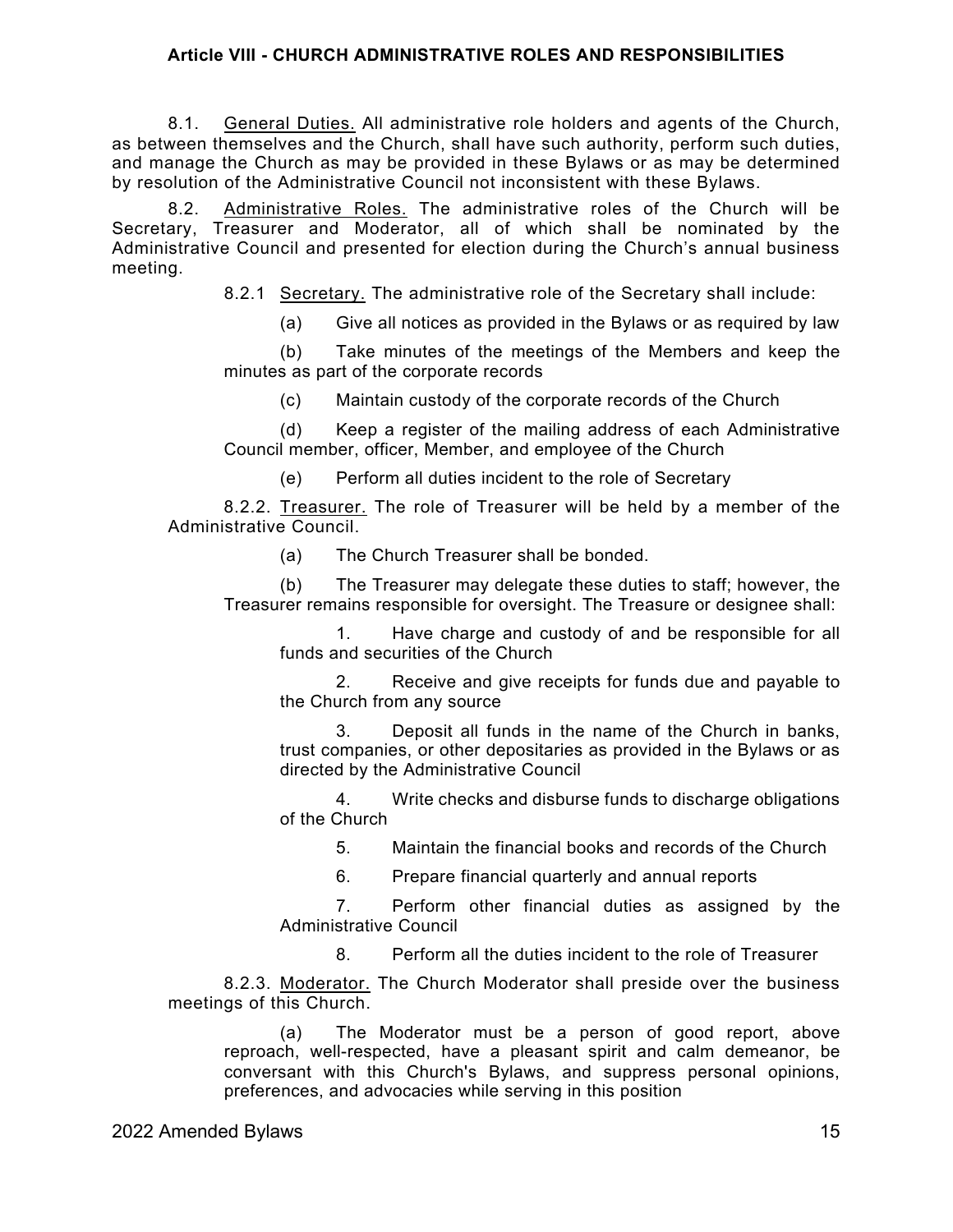(b) In the absence of the duly elected Moderator, the following may preside at business meetings of this Church: the Chair of the Administrative Council, the Vice-Chair of the Administrative Council, the Senior Pastor or Executive Pastor

(c) If the Moderator is unable to continue serving, those in the prescribed line of succession will fill the position until such time as a new Moderator is elected by the Members

8.3. Disallowed Payments. Any payments made to a person holding an administrative role of the Church such as a salary, commission, bonus, interest or rent, or expense reimbursement incurred by him or her, which is disallowed in whole or in part as an acceptable expense by the Internal Revenue Service, shall be reimbursed by such officer to the Church to the full extent of such disallowance. It shall be the duty of the Administrative Council members, as a board, to enforce payment of each such amount disallowed.

8.4. Election and Term of Administrative Role. The Members shall elect the Administrative roles of the Church, except for the Senior Pastor and Executive Pastor, at the annual meeting of the Church. If the election of needed Administrative roles is not held at this meeting, the election shall be held as soon thereafter as conveniently possible. Administrative roles shall have a term of one year and may be elected to succeed himself or herself in the same role unless stated otherwise in these Bylaws. The annual service period shall be January through December.

8.5. Removal. Except for the Senior Pastor and Executive Pastor, an individual holding an Administrative role may be removed under the procedures contained in<br>Section 5.09. Such removal shall be without prejudice to the contract rights, if any, of Such removal shall be without prejudice to the contract rights, if any, of the Church.

8.6. Resignation. Any individual serving in an Administrative role may resign at any time by giving written notice to the Administrative Council, the Senior Pastor or Executive Pastor. Such resignation shall take effect at the time specified in the notice, and, unless otherwise specified in the notice, the acceptance of such resignation shall not be necessary to make it effective. Such resignation shall be without prejudice to the contract rights, if any, of the Church.

8.7. Vacancies. The Administrative Council may fill a vacant Administrative Role if a vacancy occurs during an unexpired term.

# **Article IX - CHURCH PASTORAL LEADERSHIP**

# 9.1. Senior Pastor.

# 9.1.1. Duties.

(a) The Senior Pastor shall be chief spiritual leader of the Church. The Senior Pastor shall oversee all of the spiritual affairs of the Church. The Senior Pastor shall perform other duties prescribed by the Administrative Council and all duties incident to the role of Senior Pastor.

(b) The Senior Pastor is also the shepherd of the flock that comprises the membership of this Church. He provides leadership for this Church, this Church's organizations, and the Pastoral Staff in functioning as a New Testament church to achieve its mission. The Senior Pastor's position also makes him accountable for day-to-day operations and general oversight of this Church's activities, on-site and off-site. He (or his designee) is an exofficio member of any created committee of this Church and of its deacon body.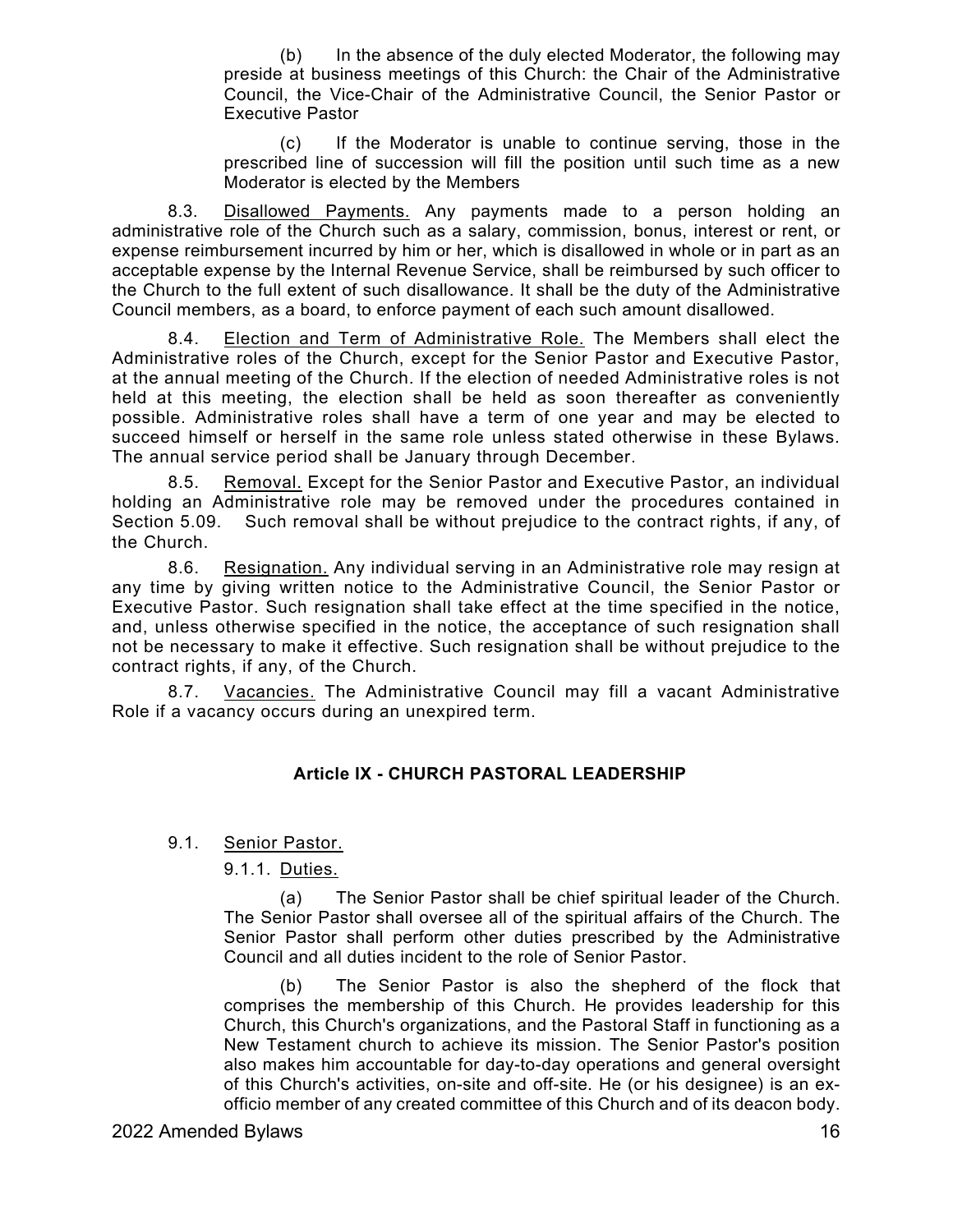Moreover, the Senior Pastor is accountable to Jesus Christ and to the Members of this Church for the supervision of the Pastoral and Support Staffs in ministries of worship, proclamation, discipleship, missions, evangelism, and pastoral care. The Executive Pastor, in conjunction with the Administrative Council will assist the Senior Pastor in this supervisory role. The Senior Pastor, by virtue of his key role in so many capacities in this Church, will define a clear "line of authority" for leadership of this Church in his absence due to circumstances such as vacation, sabbatical, mission trips, ministry trips, or minor illness.

9.1.2. Qualifications and Term of Office. The qualifications for the Senior Pastor are set forth in the Scriptures. (I Timothy 3: 1-7 and Titus 1:5-9) The Senior Pastor shall be an ordained minister. The Senior Pastor shall serve at the pleasure of the membership.

9.1.3. Pastor Search Committee. A Senior Pastor shall be chosen and called by the Church whenever a vacancy occurs. The membership may recommend candidates to the Administrative Council to serve on the Pastor Search Committee. The Administrative Council with input from the Representative Assembly shall recommend a Pastor Search Committee of seven to twelve members to be affirmed by a majority of the Members present and voting at a meeting called for the purpose of establishing a Pastor Search Committee. In creating the recommendations for the Pastor Search Committee, the Administrative Council will strive for diversity in gender, age groups, length of church membership, and worship service choice. No more than one member of an immediate family shall serve on the Pastor Search Committee.

9.1.4. Election of Senior Pastor. The Pastor Search Committee shall present one candidate to the Members in accordance with Section 4.6.3(f). The Members shall be notified in accordance with Article XII of these Bylaws that the Pastor Search Committee is ready to present a candidate. To be elected as Senior Pastor, the candidate must receive the vote of at least three-fourths of the Members present and voting at the meeting called for the purpose of electing the Senior Pastor. The vote shall be conducted by written ballot (requiring members' signatures to verify membership). If the candidate fails to receive the required number of votes, the Pastor Search Committee shall repeat the process until a candidate is elected.

9.1.5. Compensation. In connection with the recommendation to call a Senior Pastor, the Pastor Search Committee and the Administrative Council shall together determine the appropriate salary and benefits (or acceptable ranges for same).

9.1.6. Removal of Senior Pastor. For this Church to terminate the service of the Senior Pastor, the Administrative Council must first consider the matter. The Senior Pastor must be notified of any and all allegations; those allegations must be thoroughly investigated by the Administrative Council, and the Senior Pastor must be afforded the opportunity to respond.

(a) After these conditions have been met, if merited, the Administrative Council may bring a recommendation for dismissal. To bring such a recommendation, the affirmative vote of minimally seven of the elected members of the Administrative Council will be required. After this affirmative vote for removal, the Senior Pastor will be placed on paid administrative leave of absence and absent from the pulpit until the issue is resolved unless the Administrative Council finds that the Senior Pastor has committed an act of moral turpitude (defined as inherent baseness, depravity, vileness, or gross violation of moral standards). If the Administrative Council, by the affirmative vote of seven of the elected members, agrees that dismissal of the Senior Pastor is warranted, then the Administrative Council will communicate that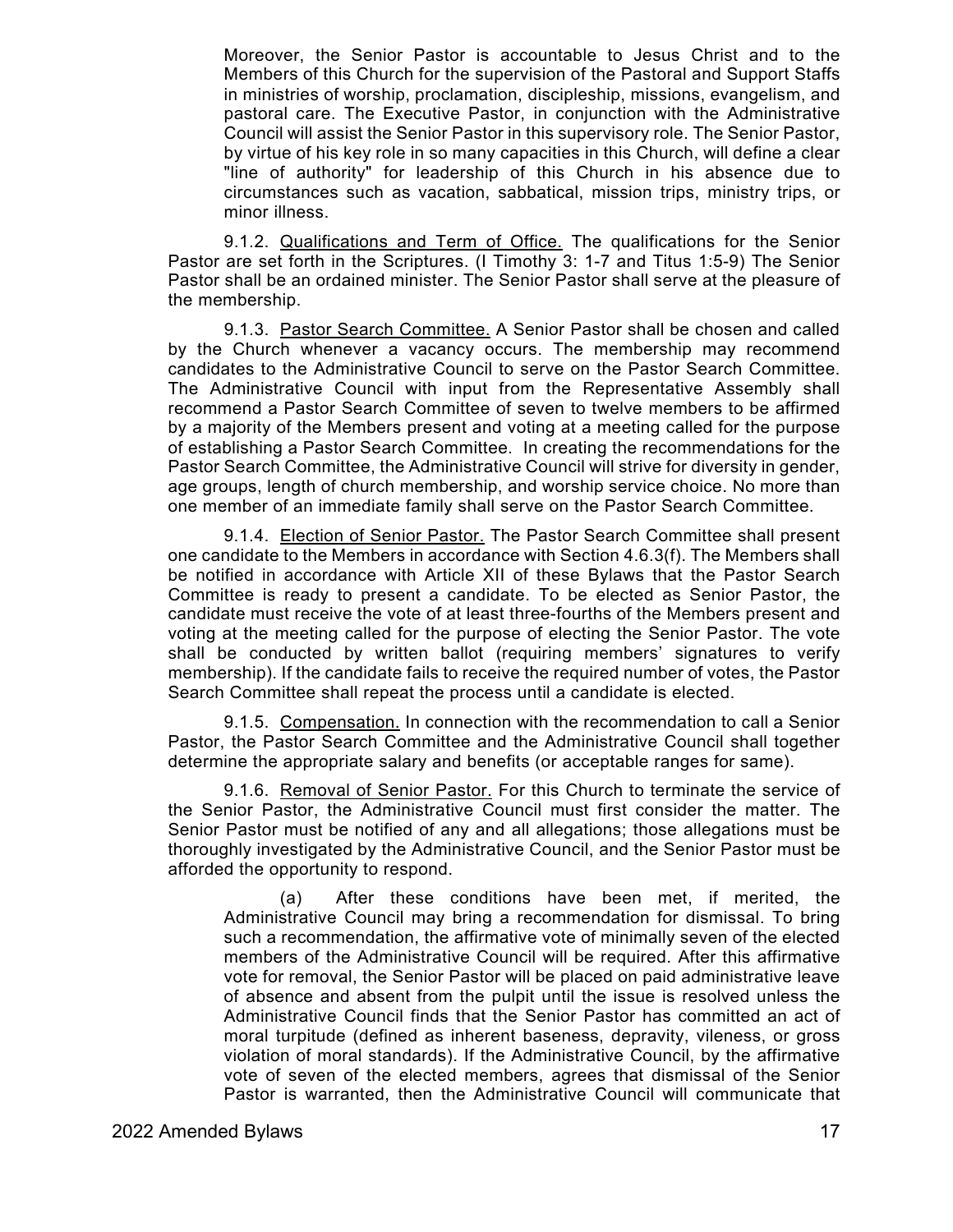recommendation to the Members unless the Administrative Council finds that the Senior Pastor has committed an act of moral turpitude.

(b) If the Administrative Council finds that the Senior Pastor has committed an act of moral turpitude by an affirmative vote of seven of the elected members, the Senior Pastor is automatically and immediately terminated.

(c) Absent a finding that the Senior Pastor committed an act of moral turpitude, the Members may terminate employment of the Senior Pastor by declaring the position of Senior Pastor to be vacant. Such action shall take place at a special meeting of the Members called for that purpose. The vote to remove the Senior Pastor shall be by written ballot and shall require the affirmative vote of three-fourths of the Members present and voting at the meeting.

9.1.7. Resignation of Senior Pastor. The Senior Pastor may resign at any time by giving written notice to the Administrative Council. Such resignation shall take effect at the time specified in the notice, and, unless otherwise specified in the notice, the acceptance of such resignation shall not be necessary to make it effective. Such resignation shall be without prejudice to the contractual rights, if any, of the Church.

9.2. Executive Pastor. All above procedural provisions apply equally to the office of Executive Pastor. The Executive Pastor shall oversee the day-to-day operations and ministries of the Church. He or she shall work jointly with the Senior Pastor and the Administrative Council or their designees to determine his or her exact duties and responsibilities.

9.3. Additional Pastoral Staff. The Church may call and employ additional Staff Pastors to carry out the church's mission as set forth and determined by the Administrative Council.

# **Article X - TRANSACTIONS OF THE CHURCH**

10.1. Contracts. The Administrative Council may authorize any agent of the Church to enter into a contract or execute and deliver any instrument in the name of and on behalf of the Church with an impact of \$100,000 or less. This authority may be limited to a specific contract or instrument, or it may extend to any number and type of possible contracts and instruments.

10.2. Deposits and Investments. All funds of the Church shall be deposited to the credit of the Church in banks, trust companies, or other depositaries that the Administrative Council selects.

# **Article XI - INDEMNIFICATION**

# 11.1. When Indemnification is Required, Permitted, and Prohibited.

11.1.1 The Church may indemnify an Administrative Council Member, Deacon, Administrative Role Holder, Committee Member, Employee, or Agent of the Church who was, is, or may be named defendant or respondent in any proceeding as a result of his or her actions or omissions within the scope of his or her official capacity in the Church. For the purposes of this article, an agent includes one who is or was serving at the request of the Church as an Administrative Council Member, officer, partner, venturer, or proprietor of a partnership, joint venture, sole proprietorship,

# 2022 Amended Bylaws 18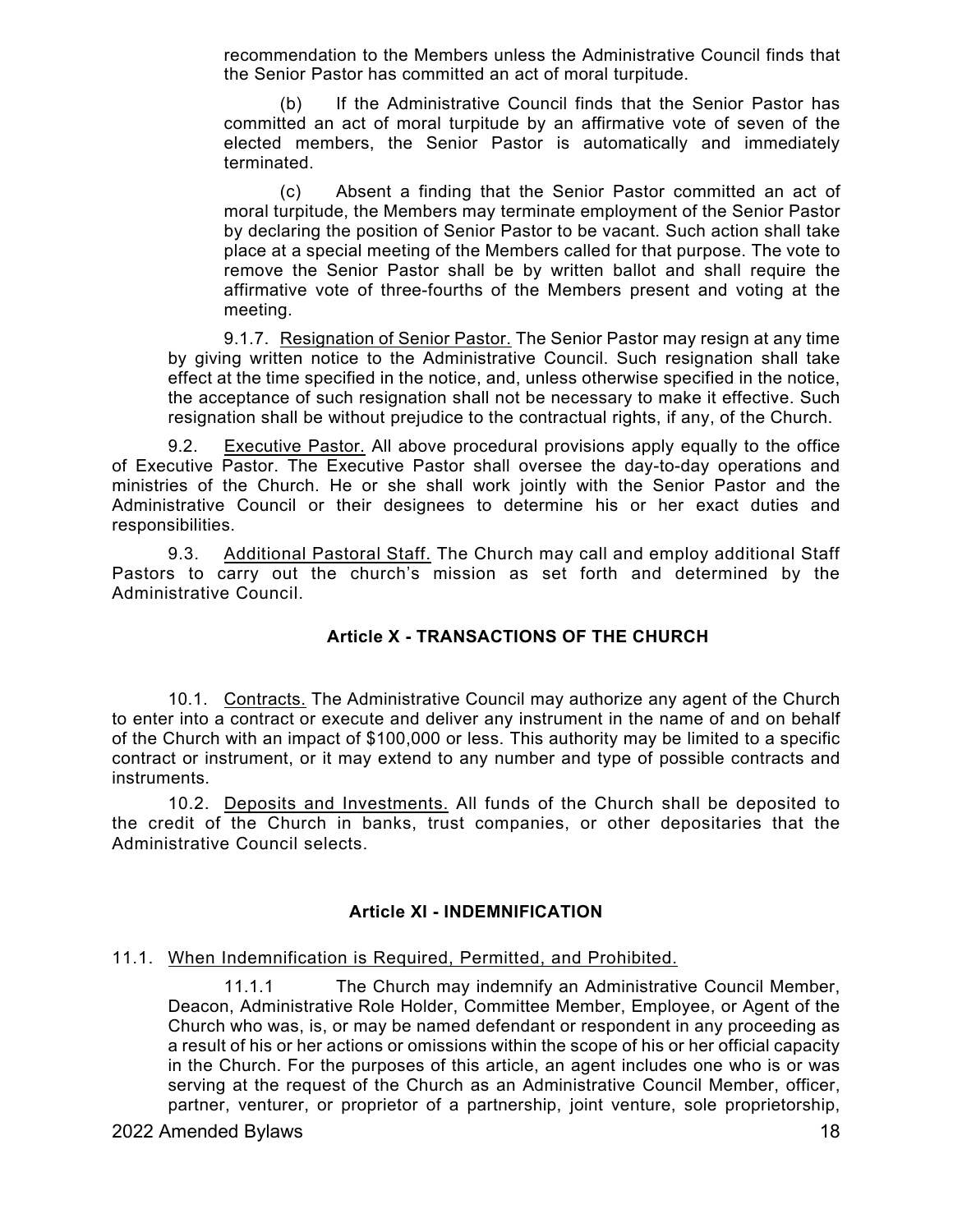trust, employee benefit plan, or other enterprise. However, the Church shall indemnify a person only if he or she acted in good faith and reasonably believed that the conduct was in the Church's best interests. In a case of a criminal proceeding, the person may be indemnified only if he or she had no reasonable cause to believe that the conduct was unlawful. The Church shall not indemnify a person who is found liable to the Church or is found liable to another on the basis of improperly receiving a personal benefit. A person is conclusively considered to have been found liable in relation to any claim, issue, or matter if a court of competent jurisdiction has adjudged the person liable and all appeals have been exhausted.

11.1.2 Before the final disposition of a proceeding, the Church may pay indemnification expenses permitted by the Bylaws and authorized by the Church. However, the Church shall not pay indemnification expenses to a person before the final disposition of a proceeding if the person is a named defendant or respondent in a proceeding brought by the Church or the person is alleged to have improperly received a personal benefit or committed other willful or intentional misconduct.

11.1.3 If the Church may indemnify a person under the Bylaws, the person may be indemnified against judgments, penalties (including excise and similar taxes), fines, settlements, and reasonable expenses (including attorney's fees) actually incurred in connection with the proceeding. However, if the proceeding was brought by or on behalf of the Church, the indemnification is limited to reasonable expenses actually incurred by the person in connection with the proceeding.

#### 11.2. Procedures Relating to Indemnification Payments.

11.2.1. Determination. Before the Church may pay any indemnification expenses (including attorney's fees), the Church shall specifically determine that indemnification is permissible, authorize indemnification, and determine that expenses to be reimbursed are reasonable, except as provided in paragraph 11.2.3, below. The Church may make these determinations and decisions by any one of the following procedures:

(a) An affirmative vote of the Administrative Council members who, at the time of the vote, are not named defendants or respondents in the proceeding.

(b) Determination by special legal counsel selected by the Administrative Council by vote as provided in paragraph 11.2.1(a) or if all Administrative Council members are named as defendants or respondents in the proceeding then by a majority vote of the Administrative Council.

11.2.2 The Church shall authorize indemnification and determine that expenses to be reimbursed are reasonable in the same manner that it determines whether indemnification is permissible.

11.2.3 The Church shall pay indemnification expenses before final disposition of a proceeding only after the Church determines that the facts then known would not preclude indemnification and the Church receives a written affirmation and undertaking from the person to be indemnified. The determination that the facts then known to those making the determination would not preclude indemnification and authorization of payment shall be made in the same manner as a determination that indemnification is permissible under paragraph 11.2.1, above. The person's written affirmation shall state that he or she has met the standard of conduct necessary for indemnification under the Bylaws. The written undertaking shall provide for repayment of the amount paid or reimbursed by the Church if it is ultimately determined that the person has not met the requirements for indemnification. The undertaking shall be an

2022 Amended Bylaws 19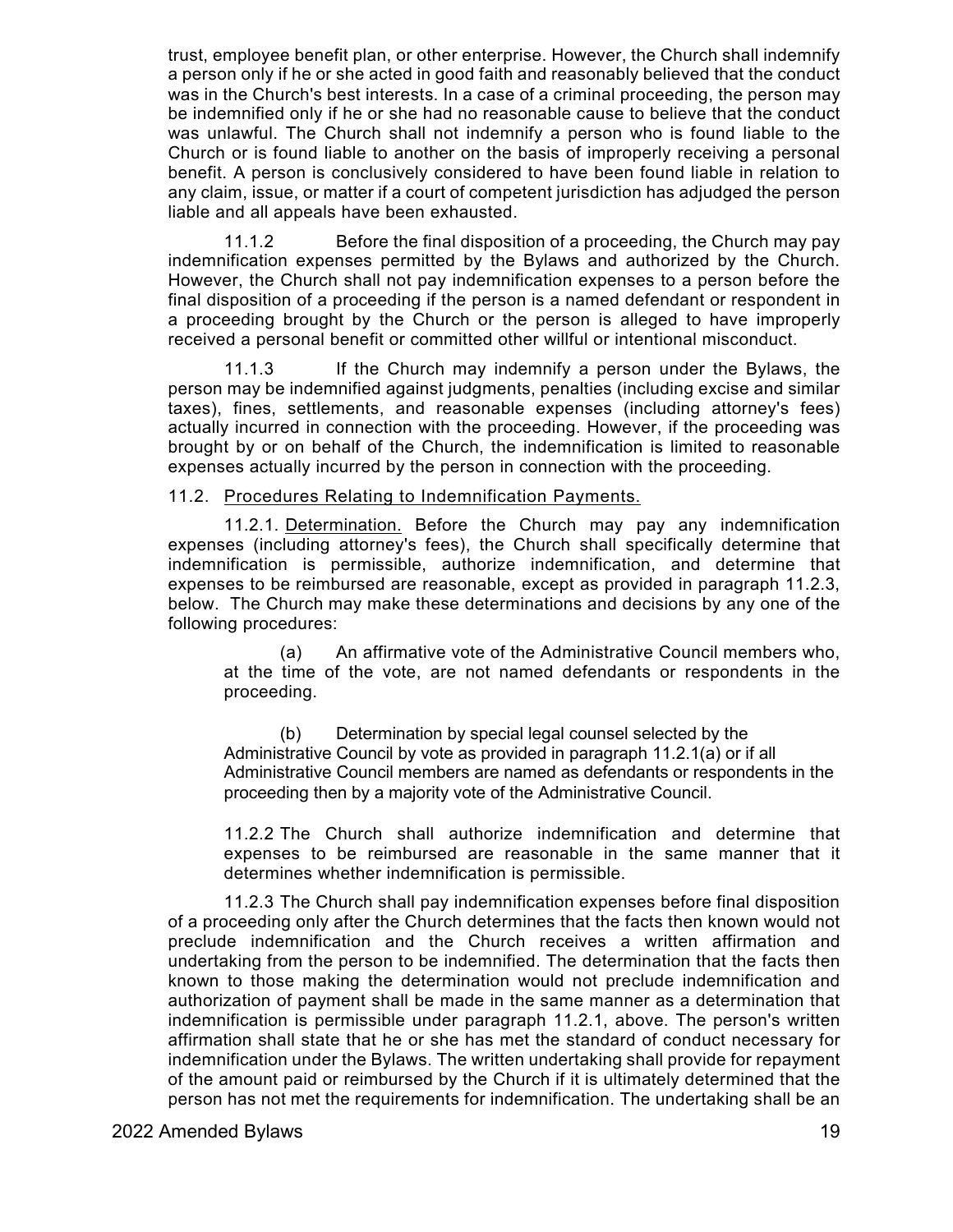unlimited general obligation of the person, but it need not be secured, and it may be accepted without reference to financial ability to make repayment.

# **Article XII – NOTICES**

12.1. Notice. Any notice required or permitted by the Bylaws to be given to an Administrative Council member, Deacon, Administrative Role Holder or Member of the Church may be given in any manner allowed by the BOC or these by laws.

12.2. Notices of Member meetings shall be made. By means available to reach the membership not less than two weeks before the date of the meeting.

12.3. Signed Waiver of Notice. Whenever any notice is required to be given under the provisions of the Act or under the provisions of the Certificate of Formation or the Bylaws, a waiver in writing signed by a person entitled to receive a notice shall be deemed equivalent to the giving of the notice. A waiver of notice shall be effective whether signed before or after the time stated in the notice being waived.

12.4. Waiver of Notice by Attendance. The attendance of a person at a meeting shall constitute a waiver of notice of the meeting unless the person attends for the express purpose of objecting to the transaction of any business because the meeting is not lawfully called or convened.

# **Article XIII - SPECIAL PROCEDURES CONCERNING MEETINGS**

13.1. Meeting by Electronic Means. The Administrative Council, Representative Assembly, Deacons, and any committee of the Church may hold a meeting by telephone conference call or other electronic means in which all persons participating in the meeting can communicate with each other. The notice for such a meeting must state the fact that the meeting will be held by electronic means as well as all other matters required to be included in the notice. Participation of a person in a meeting by conference call or other electronic means constitutes presence of that person at the meeting. The church at large may hold its annual meeting for the purpose of electing officers and Administrative Council members by the same means.

13.2. Voting by Proxy. No proxy voting is allowed unless allowed by specific action of the Administrative Council in rare circumstances.

# **Article XIV - AMENDMENTS TO BYLAWS**

14.1. Amendments. The Members, by the affirmative vote of two-thirds of the Members present and voting at a meeting, may alter, amend, or repeal, or enact new Bylaws. The notice of any meeting at which the Bylaws are altered, amended, or repealed, or at which new Bylaws are adopted shall include the text of the proposed Bylaw provisions as well as the text of any existing provisions proposed to be altered, amended, or repealed as referenced in Section XII. Alternatively, the notice may include a fair summary of those provisions.

# **Article XV - MISCELLANEOUS PROVISIONS**

2022 Amended Bylaws 20 15.1. Legal Authorities Governing Construction of Bylaws. The Bylaws shall be construed in accordance with the laws of the State of Texas. All references in the Bylaws to statutes, regulations, or other sources of legal authority shall refer to the authorities cited, or their successors, as they may be amended from time to time.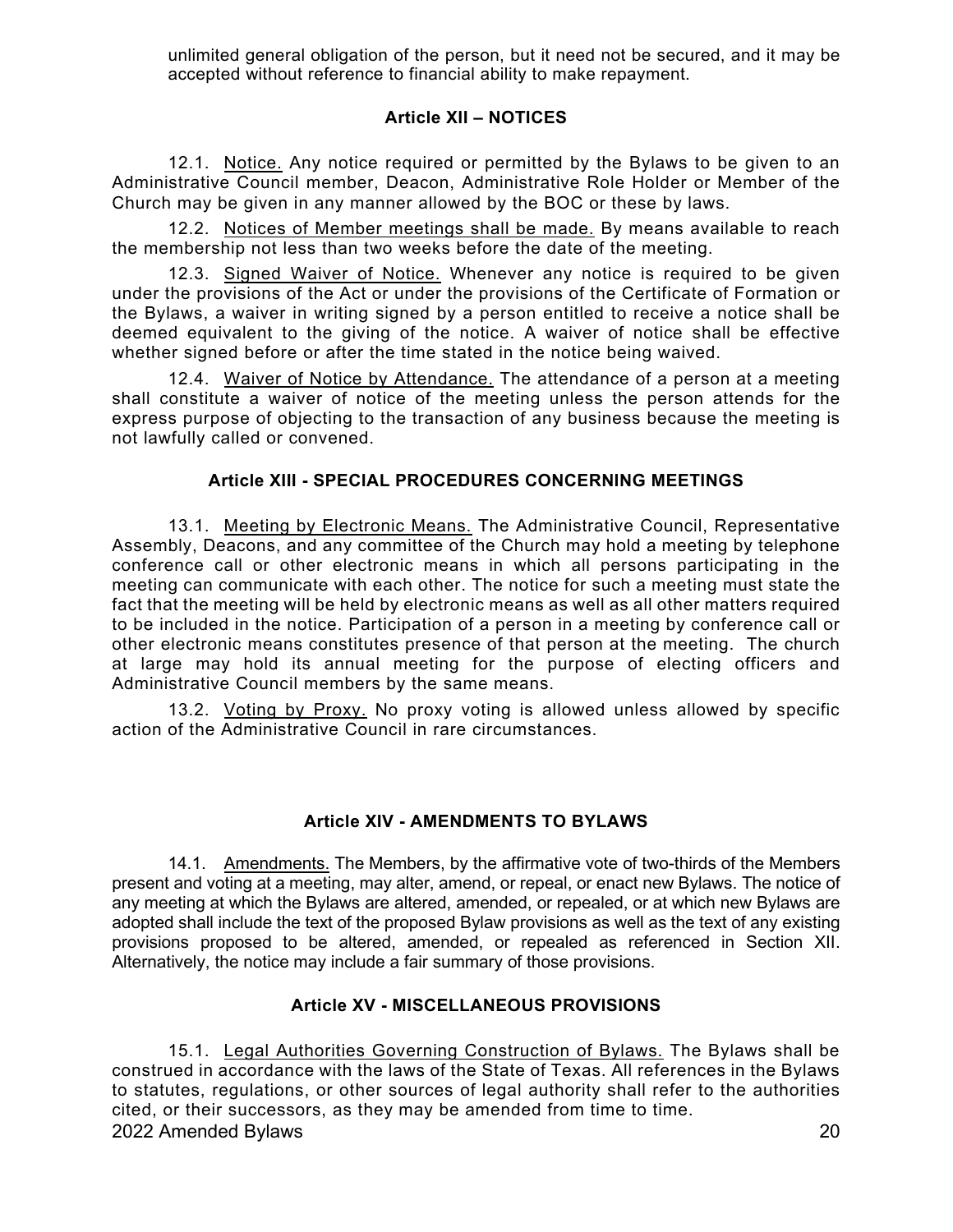15.2. Legal Construction. If any Bylaw provision is held to be invalid, illegal, or unenforceable in any respect, the invalidity, illegality, or unenforceability shall not affect any other provision and the Bylaws shall be construed as if the invalid, illegal, or unenforceable provision had not been included in the Bylaws.

15.3. Headings. The headings used in the Bylaws are used for convenience and shall not be considered in construing the terms of the Bylaws.

15.4. Terminology. Wherever the context requires, all singular words in the Bylaws shall include the plural, and all plural words shall include the singular.

15.5. Parties Bound. The Bylaws shall be binding upon and inure to the benefit of the Members, Administrative Council Members, Committee Members, Employees, and Agents of the Church and their respective heirs, executors, administrators, legal representatives, successors, and assigns except as otherwise provided in the Bylaws.

15.6. Fiscal Year. The Fiscal Year shall run from January 1 through December 31.

15.7. Dissolution Clause. Upon discontinuance of this Church by dissolution or otherwise, any assets lawfully available for distribution are to be transferred to one or more organizations qualifying as an exempt organization under Section 501(c)(3) of the Internal Revenue Code, as amended, by a majority of Members attending at a duly called business meeting.

# **CERTIFICATION**

The foregoing Bylaws, comprised of twenty-five pages, constitute the Bylaws of said Church as duly adopted by the members replacing any previous Bylaws at a meeting held on April 24, 2022.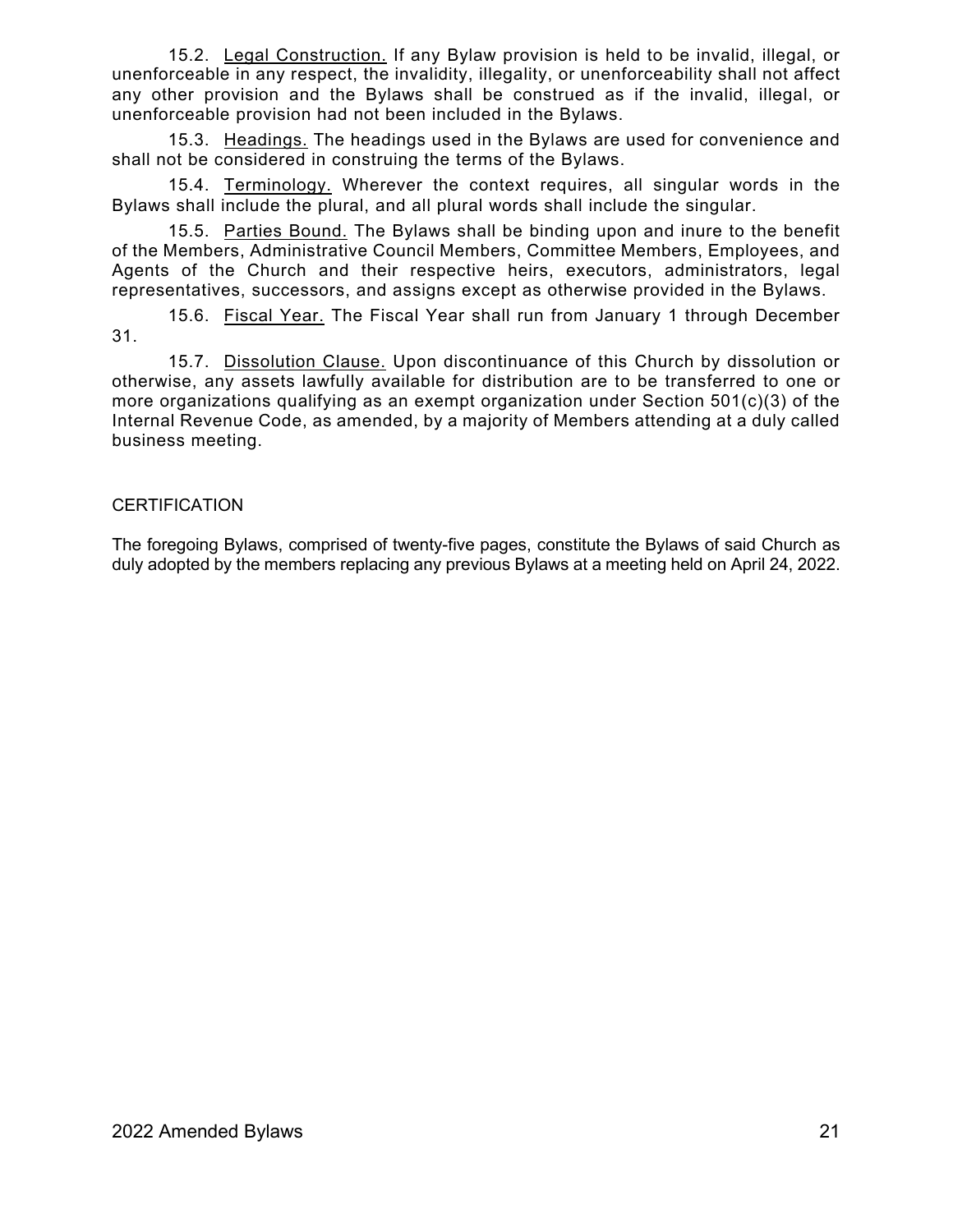# **Addendum 1**

# **Statement of Beliefs**

Meadowbrook Baptist Church is a community of believers intentionally engaging our community, our nation, & our world with the love of Jesus Christ.

### **We Believe the Bible is the Word of God**

We accept fully the writings of the entire Old and New Testament as the inspired, complete and perfect Word of God. We believe the Bible is the final authority in all matters of doctrine, duty, and decisions as individuals and as a New Testament Church. Psalm 119:89 \* II Timothy 3:15-17 \* I Thessalonians 2:13

# **We believe in the Trinity**

We believe in the only one true God, the Creator, who is eternal, loving, just, merciful, holy, and unchanging. We believe that God is one and exists in three persons: Father, Son and Holy Spirit, equal in every divine attribute and fulfilling distinct but complimentary roles in the work of redemption. John 3:16 \* Colossians 2:9 \* Matthew 28:19 \* Matthew 3:14-17

### **We believe in God, the Father**

God as Father reigns with loving care over all His creation. God is Father in truth to those who become Christ Followers through faith in Jesus Christ. He is all powerful, all loving, and all wise toward all people. Genesis 1:1: 2:7 \* Psalm 19:1-3 \* Matthew 6:9; 7:11; 23:9; 28:19 \* Romans 8:14-15 \* Ephesians 1:5-6, 11; 4:6 \* 1 Timothy 1:17 \* Hebrews 11:6; 12:9 \* 1 Peter 1:17 \* 1 John 5:7

### **We believe in Jesus Christ, God's Only Begotten Son**

Jesus preexisted with God the Father before His birth in Bethlehem. He was divinely conceived by the Holy Spirit in the body of the Virgin Mary. He lived a totally sinless and perfect life. His death on the cross provided the redemption of humanity from sin. He was raised from the dead with a glorified body and appeared to His disciples as the person who was with them before His crucifixion. He ascended into heaven and is now exalted at the right hand of God where He is the One Mediator reconciling God and humanity. He will return in power and glory to judge the world and to finalize His redemptive mission. He now dwells in all Christ Followers as the living and ever-present Lord. Colossians 1:17 \* Isaiah 7:14 \* Luke 2:26-38 \* I Peter 2:22, 24 \* Romans 1:1- 4 \* Hebrews 7:25 \* I Thessalonians 4:13-18

#### **We believe in the Holy Spirit**

We believe that the Holy Spirit is divine, equal with God the Father and Jesus Christ - God the Son. Prior to salvation, we believe the Holy Spirit convicts and calls people to Christ. Upon salvation, we believe the Holy Spirit regenerates, indwells and seals the believer until the day of final redemption. Under the direction of the Holy Spirit, we believe the believer is filled and empowered to live a holy and fruitful life. We believe the Holy Spirit bestows the spiritual gifts by which Christ Followers serve God through His church and not as evidence of the superiority of one gift over another. We believe that the baptism of the Holy Spirit is an experience that takes place at the time of salvation and is not separate from salvation. John 14:16, 26 \* John 15:26-27 \* John 16:7-11 \* Romans 8:1-14 \* I Corinthians 12:13 \* Ephesians 4:30, 5:18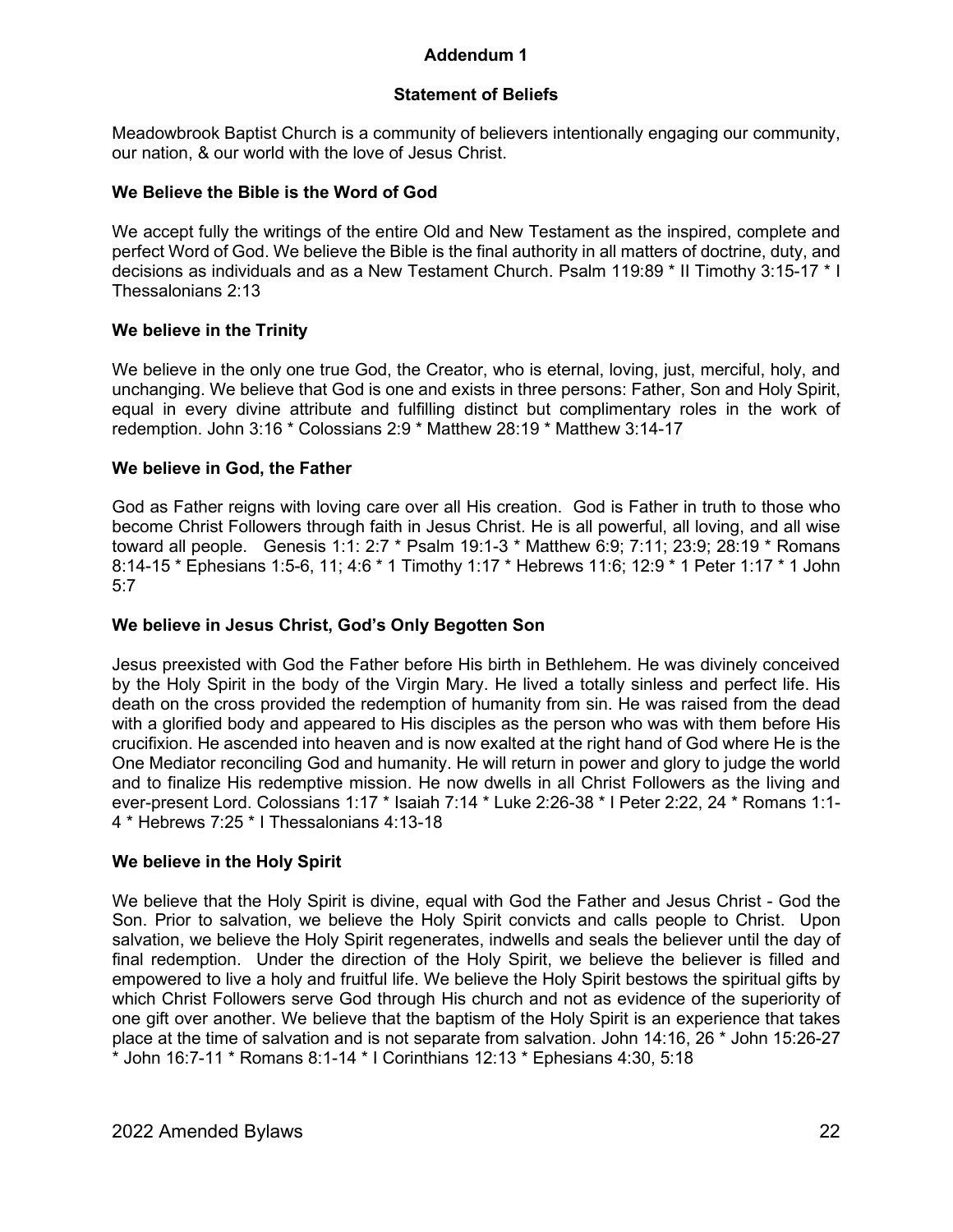## **We believe that Every Person is a Sinner**

We believe that Adam and Eve were created equally in the image of God. They were without sin and God dwelled with them. However, by their voluntary transgression against God, they fell into sin and incurred not only physical death, but spiritual death, which is separation from God. Consequently, all human beings are born with a sinful nature and are in need of redemption. Psalm 51:5 \* Isaiah 53:6 \* Romans 3:23 \* Ephesians 2:1-3

# **We believe in Salvation by Grace through Faith**

We believe that salvation is by grace alone through faith alone, that salvation is the free gift of God. We believe that a person is saved by faith through the shed blood of the Lord Jesus Christ. We believe a person must repent of his/her sin and faithfully trust in Jesus Christ as Lord in order to be saved. We also believe that all who have been truly saved are saved forever and cannot lose their salvation. We believe that making the decision to accept Christ is the most important choice in every individual's life. Ephesians 2:8-9 \* Romans 10:9, 10, 13 \* Hebrews 9:22 \* Matthew 16:26

### **We believe in Heaven**

We believe that Heaven is a real place. We believe it is the place where believers will dwell for eternity in the presence of the Lord Himself. The righteous in their resurrected and glorified bodies will receive their reward and will dwell forever in Heaven with the Lord. John 14:1-6 \* Hebrews 12:22-24 \* Revelation 21:10 – 22:5

### **We believe in a literal Hell**

We believe that hell is a real place, that it was prepared for the devil and his fallen angels, and that all of those who die and have not made the decision to accept Jesus Christ as Lord will spend eternity in hell. We believe that hell is a literal place of complete separation from God filled with physical, mental, spiritual, and eternal suffering. We believe that every person will spend eternity either in heaven or in hell. Luke 16:19-31 \* Revelation 20:11-15 \* Matthew 13:42 \* Matthew 25:41 \* Mark 9:43-46

#### **We believe there is an Adversary called Satan**

We believe that Satan is a real being who was created and originally lived in heaven but was cast out of heaven when he rebelled against God. He is totally sinful, deceptive, and powerful. He is the leader of a vast host of evil spirits who seek to keep unsaved people lost and to divide and deceive humanity. We believe that Christ defeated Satan at the cross; therefore, all Christ Followers have authority and power over him through the Lord Jesus Christ. Genesis 3:11 \* Ezekiel 28:11-19 \* 2 Corinthians 11:14 \* Ephesians 6:12 \* Revelation 12:11

#### **We believe in Community**

The life of a Christ Follower is a journey with Jesus learning, serving, worshipping and fellowshipping with others in community. It is a life of fruitfulness where the fruit of the spirit is exhibited in our lives in the way we live and in the witness of our lives as we lead other people to saving faith in Jesus Christ. Acts 1:8 \* Galatians 2:20, 3:11, 5:16-17, 22-23 \* Romans 8:11 \* Ephesians 5:18 \* Titus 2:11-13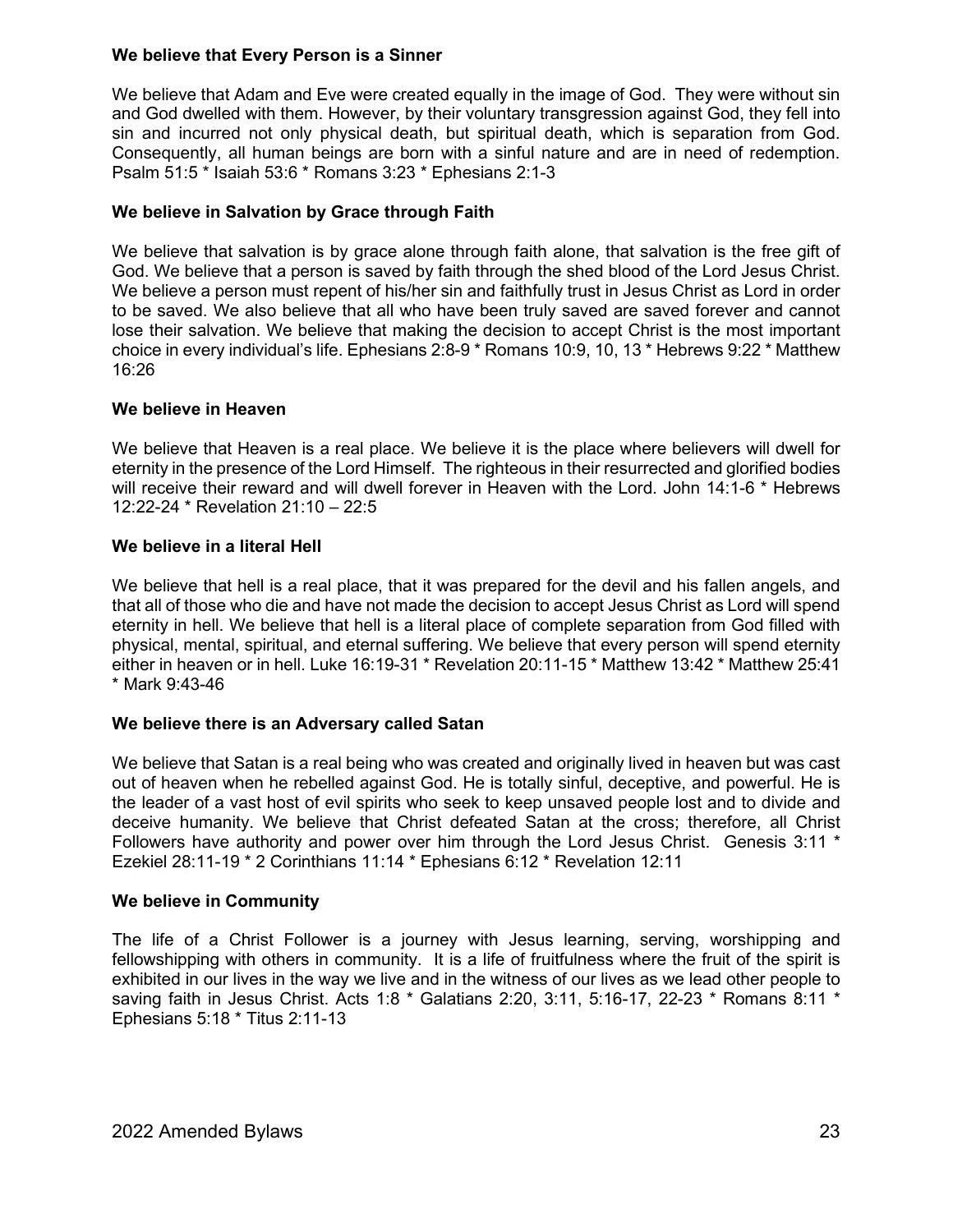# **We believe in the Local Church**

We believe that the local church is God's instrument in this present age and the hope of the world. We believe that all Christ Followers should both belong to and be an active part of a local New Testament church. We believe the church is a body of baptized believers in whom Jesus Christ lives and over whom He is Lord. We believe the church is to function under the direction and discipline of the Bible – the Holy Word of God. Believers are united together in the Holy Spirit for the purpose of evangelizing the lost, encouraging Christ Followers, and glorifying the Lord. Matthew 16:18 \* Acts 2:41-47 \* Ephesians 1:7, 14, 3:21

# **We believe in the Church Ordinances of Baptism and the Lord's Supper.**

We believe that baptism by immersion is the only scriptural mode (except in rare occasions where immersion is not medically warranted). We believe that baptism does not save, rather it is an act of obedience to the command of Christ and a testimony to the world of your faith in the Lord Jesus Christ. We believe that the Lord's Supper also known as Communion is a symbol of Christ's body broken for our sins and His blood shed for our redemption; it is not a saving ordinance. We believe that every Christ Follower should participate in the Lord's Supper as an act of worship, praise, remembrance, and gratitude to Jesus Christ for what He has done for us. Matthew 28:19-20 \* I Corinthians 11:23-30 \* Romans 6:1-5

### **We believe in Evangelism**

We believe that it is the responsibility and privilege of every Christ Follower to share the gospel of Jesus Christ with as many people as possible to fulfill the Great Commission. Matthew 28:18- 20 \* Mark 16:15-16 \* Luke 24:44-49 \* John 20:21-23 \* Acts 1:8

### **We believe in Direct Access to God**

We believe that every Christ Follower has direct access to God the Father without going through an intermediary. A Christ Follower is free to pray and interpret God's Word as led by God's Spirit. This is known as the Priesthood of the Believer. Exodus 19:6 \* I Peter 2:5 \* Hebrews 3:1; 6:20

# **We believe in Giving**

We believe that God is the creator and owner of all things. God is the first giver. We believe the Christ Follower's time, spiritual ability, and money should be given back to God as an act of dedication and love. God is not interested in our money - God is interested in our hearts. Our money follows our hearts. The Bible teaches that giving of our financial resources is not only an obligation we have to God but is also an instrument of blessing to be returned to us. It is important every member and attendee understand their God-given role in supporting the financial needs of the church through systematic giving because our greatest desire is changed lives. Giving to God is both a privilege and a responsibility reflecting our hearts. The Bible teaches all Christ Followers should practice the biblical principle of tithing (giving at least one-tenth of one's income) to support the work of the church When giving beyond the tithe, giving is to be out of your abundance revealing a lifestyle of generosity that recognizes God's ownership of everything. Matthew 6:19-21; 23:23 \* Luke 6:38 \* 1 Corinthians 4:2 \* 1 Peter 4:10 \*Leviticus 27:30 \* Malachi 3:8-12